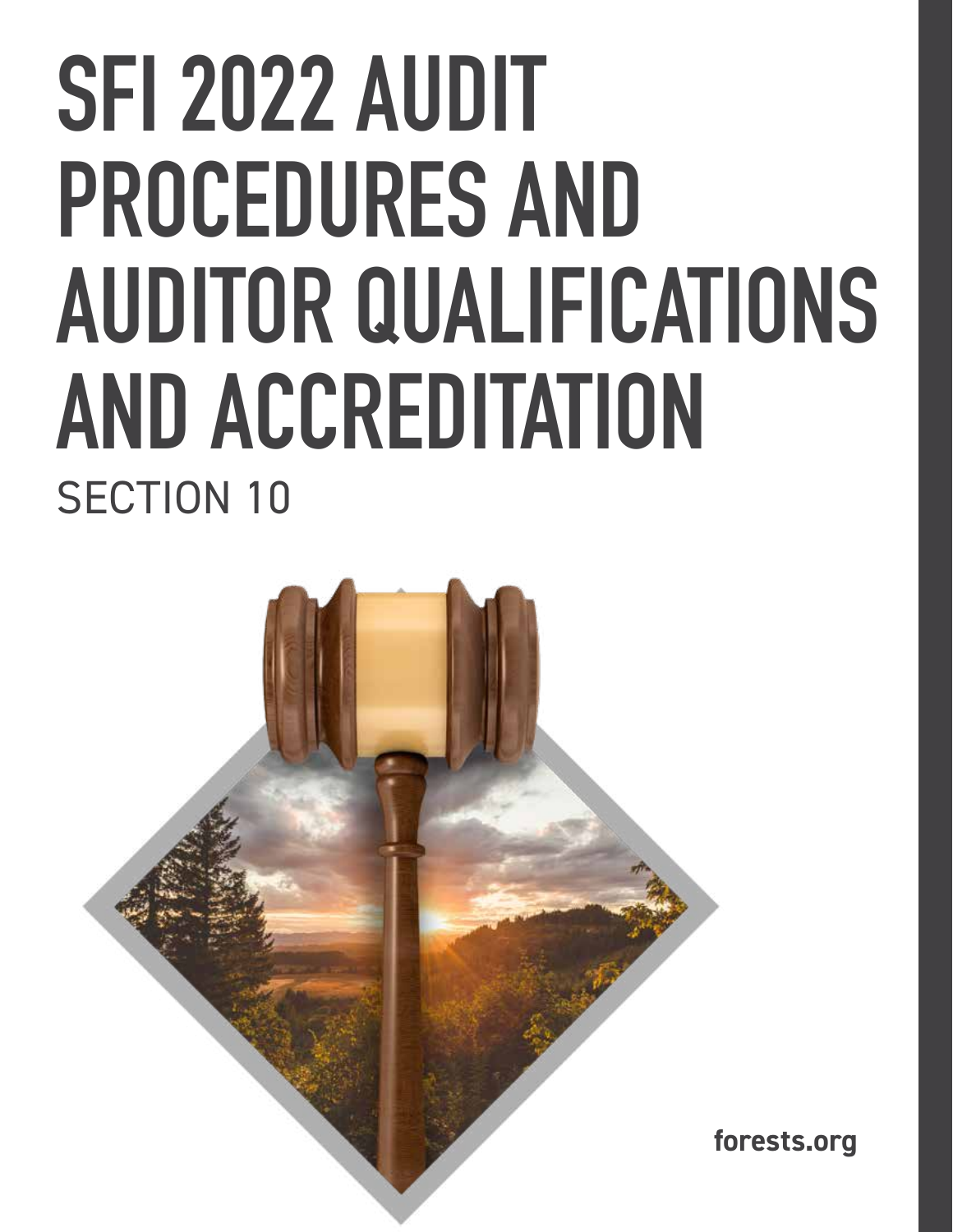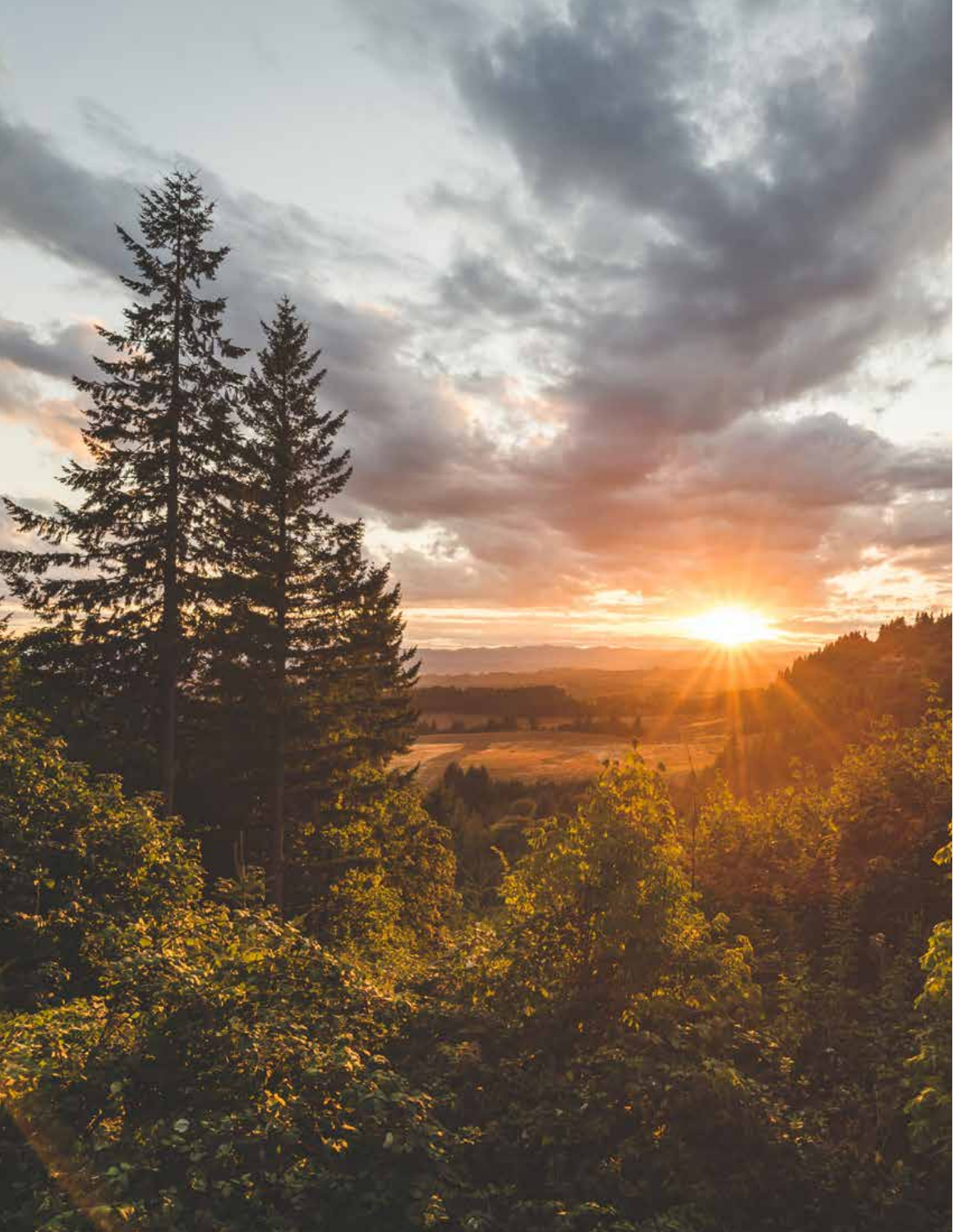## SFI 2022 AUDIT PROCEDURES AND AUDITOR QUALIFICATIONS AND **ACCREDITATION**

| <b>INTRODUCTION</b> |                                                             | $\overline{2}$ |
|---------------------|-------------------------------------------------------------|----------------|
| PART 1:             | <b>SCOPE</b>                                                | $\overline{2}$ |
| PART 2:             | NORMATIVE REFERENCE                                         | $\overline{2}$ |
| PART 3:             | <b>TERMS AND DEFINITIONS</b>                                | $\overline{2}$ |
| PART 4:             | PROCEDURES FOR IMPLEMENTING THE PRINCIPLES FOR SFI AUDITING | 3              |
| PART <sub>5:</sub>  | SFI AUDIT ACTIVITIES                                        | 3              |
| PART 6:             | COMPETENCE AND EVALUATION OF CERTIFICATION BODIES           | 5              |
| PART 7:             | ACCREDITATION OF CERTIFICATION BODIES                       | 6              |
|                     |                                                             |                |
|                     | APPENDIX 1: AUDITS OF MULTI-SITE ORGANIZATIONS              | 7              |
|                     | APPENDIX 2: GROUP CERTIFICATION ORGANIZATIONS               | 11             |
|                     | APPENDIX 3: SFI CERTIFICATE REQUIREMENTS                    | 15             |
|                     | APPENDIX 4: USE OF REMOTE AUDIT TECHNIQUES FOR SFI AUDITS   | 16             |
|                     | APPENDIX 5: TRANSITION TO THE SFI 2022 STANDARDS AND RULES  | 18             |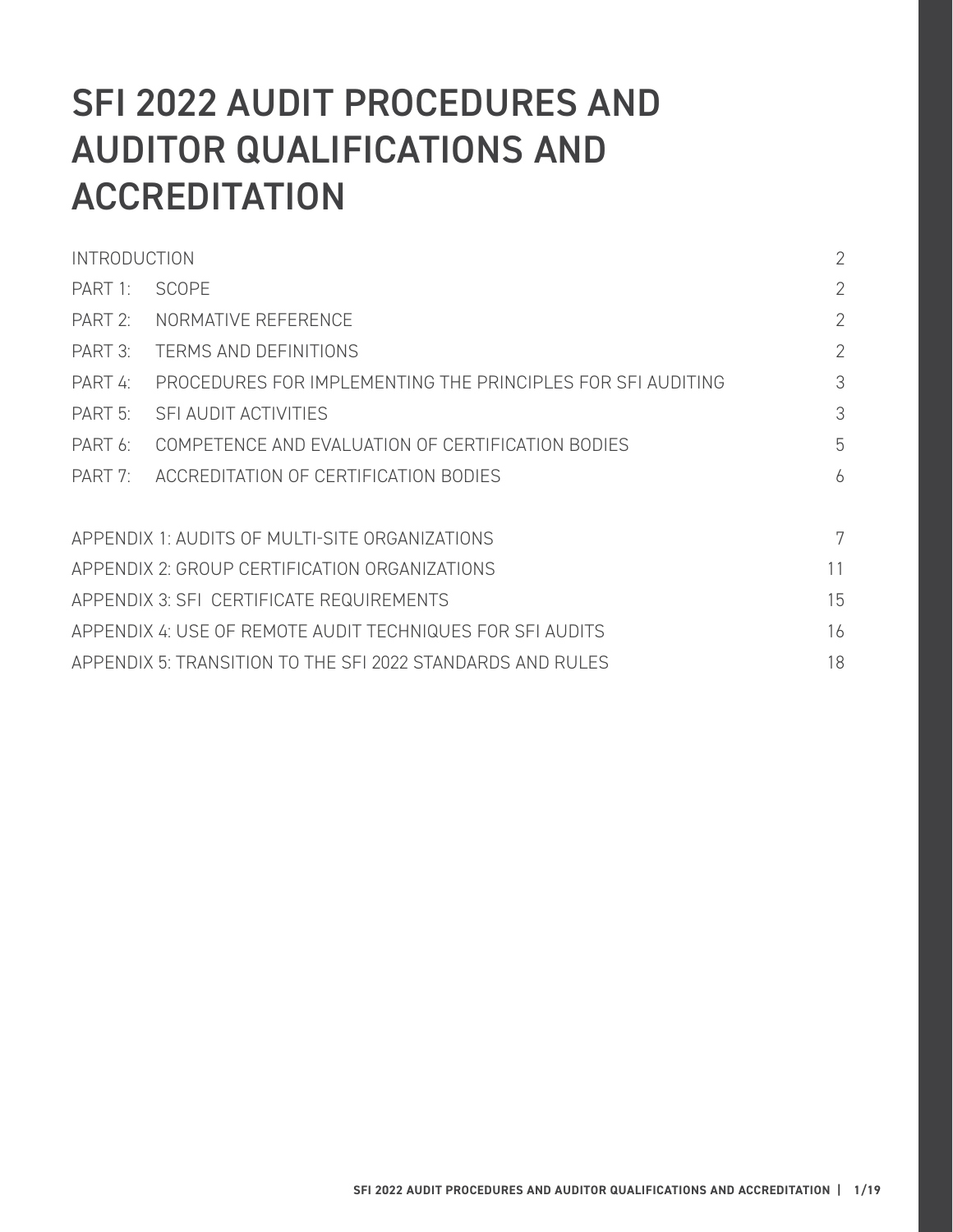## **INTRODUCTION**

All certification, recertification, and surveillance audits to SFI 2022 Sections 2, 3, 4, and 5, the SFI Small Lands Group Certification Module and the SFI Small Scale Forest Management Module for Indigenous Peoples and Families in the SFI 2022 Standards and Rules document shall be conducted by certification bodies accredited by the ANSI National Accreditation Board (ANAB) or the Standards Council of Canada (SCC) to conduct *SFI* certification. Accreditation bodies accrediting certification bodies for audits to SFI 2022 Sections 2, 3, 4, and 5, the SFI Small Lands Group Certification Module and the *SFI Small Scale Forest Management Module for Indigenous Peoples and Families* in the *SFI 2022 Standards and Rules* shall be International Accreditation Forum (IAF) Multilateral Recognition Arrangement signatories.

Information related to the accreditation process can be found on the websites of the [ANSI National Accreditation Board](https://anab.ansi.org) and the [Standards Council of Canada.](https://www.scc.ca)

Accredited certification bodies that provide certification services for *SFI* 2022 Sections 2 and 3 and the SFI Small Lands Group Certification Module and the *SFI Small Scale Forest Management Module for Indigenous Peoples and Families* are required to maintain audit processes and conduct audits consistent with the requirements of the current version of:

- International Organization for Standardization ISO/IEC 17021-1 (Conformity assessment Requirements for bodies providing audit and certification of management systems; and
- ISO/IEC TS 17021-2 (Competence requirements for auditing and certification of environmental management systems).

Accredited certification bodies that provide certification services for *SFI* 2022 Sections 4 and Section 5 are required to maintain audit processes and conduct audits consistent with the requirements of the current version of ISO/IEC 17065 (Conformity assessment — Requirements for bodies certifying products, processes and services).

ISO is a worldwide federation of national standards bodies. The preparation of International Standards is conducted by ISO technical committees.

The ISO/IEC 17021-1, ISO/IEC TS 17021-2 and ISO/IEC 17065 standards were prepared by the ISO Committee on Conformity Assessment (CASCO).

## **PART 1: SCOPE**

This SFI Audit Procedures and Auditor Qualification and Accreditation document is intended to support, but not replace the audit process requirements contained in ISO/IEC 17021-1, ISO/IEC 17021-2 and ISO/IEC 17065, by providing specific requirements to Certified Organizations and certification *bodies.* It is applicable to all forest management, fiber sourcing organizations and chain-of-custody certified organization when conducting *third-party*  certification, recertification, or surveillance audits to the *SFI 2022 Standards* Sections 2, 3,4, and 5, the SFI Small Lands Group Certification Module or the *SFI Small Scale Forest Management Module for Indigenous Peoples and Families.* 

When designing and implementing a program to evaluate conformance with the *SFI 2022 Forest Management Standard, SFI 2022 Fiber Sourcing Standard,* the SFI Small Lands Group Certification Module or the *SFI Small Scale Forest Management Module for Indigenous Peoples and Families*, Certified Organizations should reference ISO 19011 Guidelines for auditing management systems.

Certification bodies accredited for the *2022 SFI Chain of Custody Standard* shall also conform to the requirements of PEFC ST 2003-2020.

## **PART 2: NORMATIVE REFERENCE**

Certification bodies and *auditors* conducting third-party audits to *SFI* Sections 2 and 3 and the SFI Small Lands Group Certification Module and the *SFI Small Scale Forest Management Module for Indigenous Peoples and Families* in the *SFI 2022 Standards and Rules* document must conform to the requirements of ISO/IEC 17021-1and ISO/IEC TS 17021-2, while those conducting third-party audits to *SFI* 2022 Section 4 and Section 5 must conform to the requirements of ISO/IEC 17065. In addition, all certification bodies and *auditors* conducting third-party audits to *SFI* 2022 Sections 2, 3, 4, 5 or the SFI Small Lands Group Certification Module and the *SFI Small Scale Forest Management Module for Indigenous Peoples and Families* in the *SFI 2022 Standards and Rules* document must conform to all applicable ANAB or SCC requirements and International Accreditation Forum (IAF) Mandatory Documents (e.g., IAF MD 1, IAF MD 2, IAF MD 4, IAF MD 5, IAF MD 11, etc.).

## **PART 3: TERMS AND DEFINITIONS**

Definitions of terms can be found in the Section 14 SFI Definitions of the *SFI 2022 Standards and Rules* document.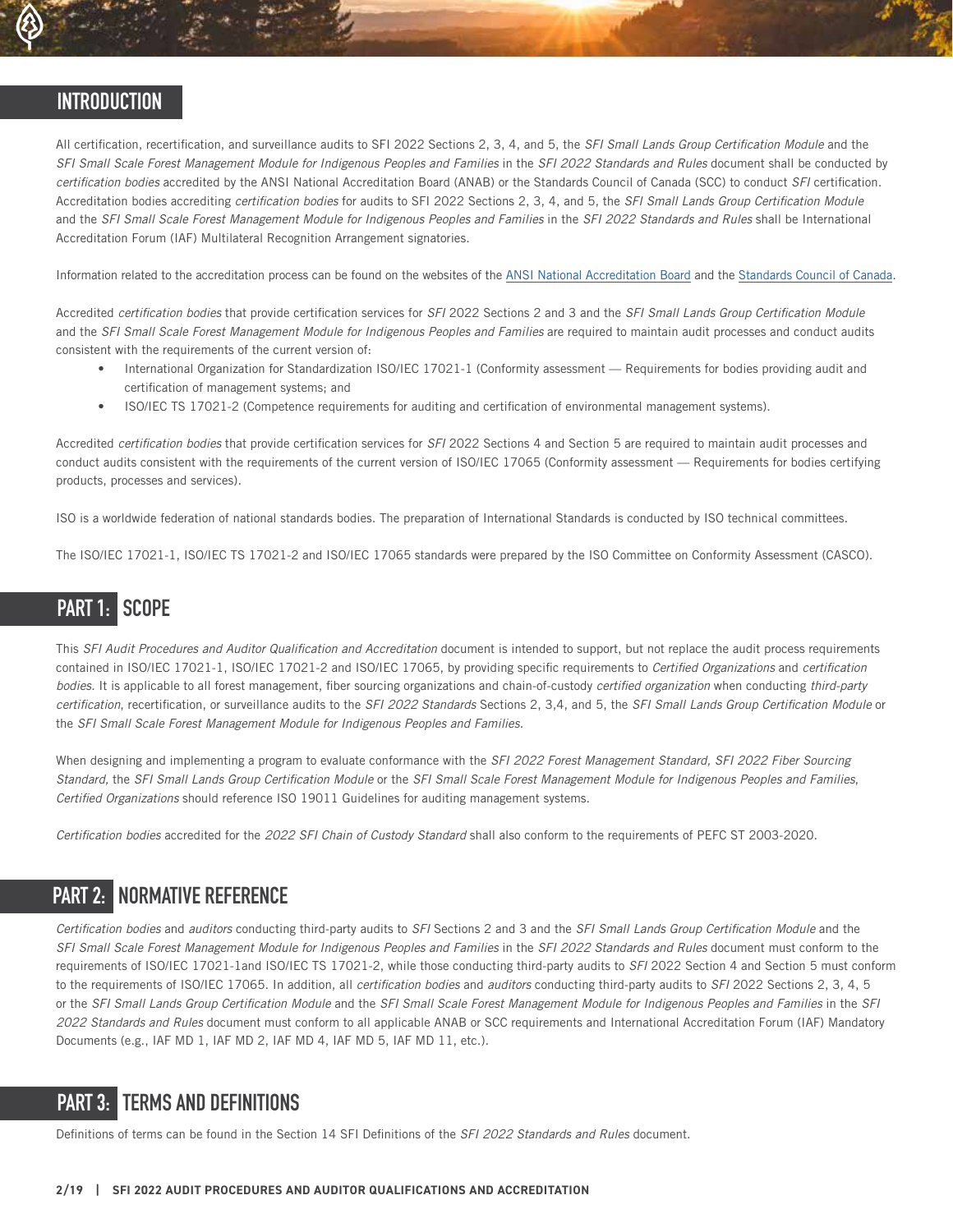## **PART 4: PROCEDURES FOR IMPLEMENTING THE PRINCIPLES FOR SFI AUDITING**

ISO/IEC 17021-1 Section 4 addresses general principles associated with auditing, including impartiality, competence, responsibility, openness, confidentiality, and responsiveness to complaints.

All information and documents, including working drafts and reports, shall be considered confidential. Certification bodies shall not release any information or documents without the prior written permission of the Certified Organization. Auditors shall conduct themselves in a professional and ethical manner.

Certification bodies and *audit team* members and their employers shall not participate in an appraisal or advise a potential purchaser or broker a purchase of property audited within the prior three years without the written permission of the audited party. Certification bodies, audit team members, and employers shall notify the audited party of participation in such activities after the three-year period immediately upon initiation of such activities for a period of at least 10 years following the audit.

Prior to engaging in an audit and the Certified Organization's acceptance of the audit team, the certification bodies and *audit team* members shall disclose to the party requesting the audit any prior land appraisal or assessment work or land brokerage activity or other professional services they or their employers conducted related to the property to be audited.

Certification bodies must successfully complete annual witness audits and periodic re-accreditation audits to maintain their accreditation status from ANAB or SCC.

## **PART 5: SFI AUDIT ACTIVITIES**

#### **5.1 INITIAL CERTIFICATION**

For the initial certification audit to be completed, the auditee must be a *Certified Organization* or be in the process of becoming one in which case the final certification decision is conditioned on becoming a Certified Organization. The SFI 2022 certificate(s), *Forest Management Standard, Fiber*  Sourcing Standard, Chain-of-Custody Standard, Certified Sourcing Standard, the SFI Small Lands Group Certification Module or the *SFI Small Scale Forest Management Module for Indigenous Peoples and Families* cannot be issued by the certification body until the applicant has become a Certified Organization. It should be noted that the *SFI 2022 Standards and Rules* is a publicly available document and, as such, anyone who wants to can offer their opinion on an organization's conformance to it. However, because "Sustainable Forestry Initiative" and "SFI" are registered service marks, an entity would infringe on this ownership in violation of the federal intellectual property laws if they were to use the service marks in a public claim about the opinion without becoming a Certified Organization.

#### **5.2 CERTIFICATION OF MULTIPLE SITES**

ISO/IEC 17021-1 clause 9.1.5 specifies that where multi-site sampling is utilized for the audit of a organization's management system covering the same activity in various locations, the certification body shall develop a sampling *program* to ensure proper audit of the management system. The rationale for the sampling plan shall be documented for each *organization*.

International Accreditation Forum Mandatory Document 1 (IAF MD 1) provides mandatory guidance for the consistent application of ISO/IEC 17021-1 Clause 9.1.5 that is subject to the specific requirements of relevant standards.

Within the context of the SFI 2022 Sections 2, 3, 4, 5, the SFI Small Lands Group Certification Module or the *SFI Small Scale Forest Management Module for Indigenous Peoples and Families* of the *SFI 2022 Standards* and specific risks associated with certification of *forestry* operations, certification bodies may apply alternative sampling approaches to IAF MD 1.

Additional information regarding multi-site certification (including the circumstances under which alternative sampling approaches to IAF MD-1 is permissible) is included in Appendix 1 of Section 10 in the *SFI 2022 Standards and Rules* document*.*

#### **5.3 SUBSTITUTION AND MODIFICATION OF** *SFI 2022 SECTIONS 2 AND 3 STANDARD INDICATORS*

Certified Organizations, with consent of the certification body, may substitute or modify *indicators* in *SFI 2022 Section 2 Forest Management Standard*  and SFI 2022 Section 3 Fiber Sourcing Standard to address local conditions based on a thorough analysis and adequate justification. The certification *body* is responsible for ensuring revised *indicators* are consistent with the spirit and intent of the SFI 2022 Sections 2 and 3 standards performance *measures* and *indicators* and with the *principles* of *sustainable forestry*, and that the changes are appropriate for specific local conditions and circumstances and the Certified Organization's scope of operation.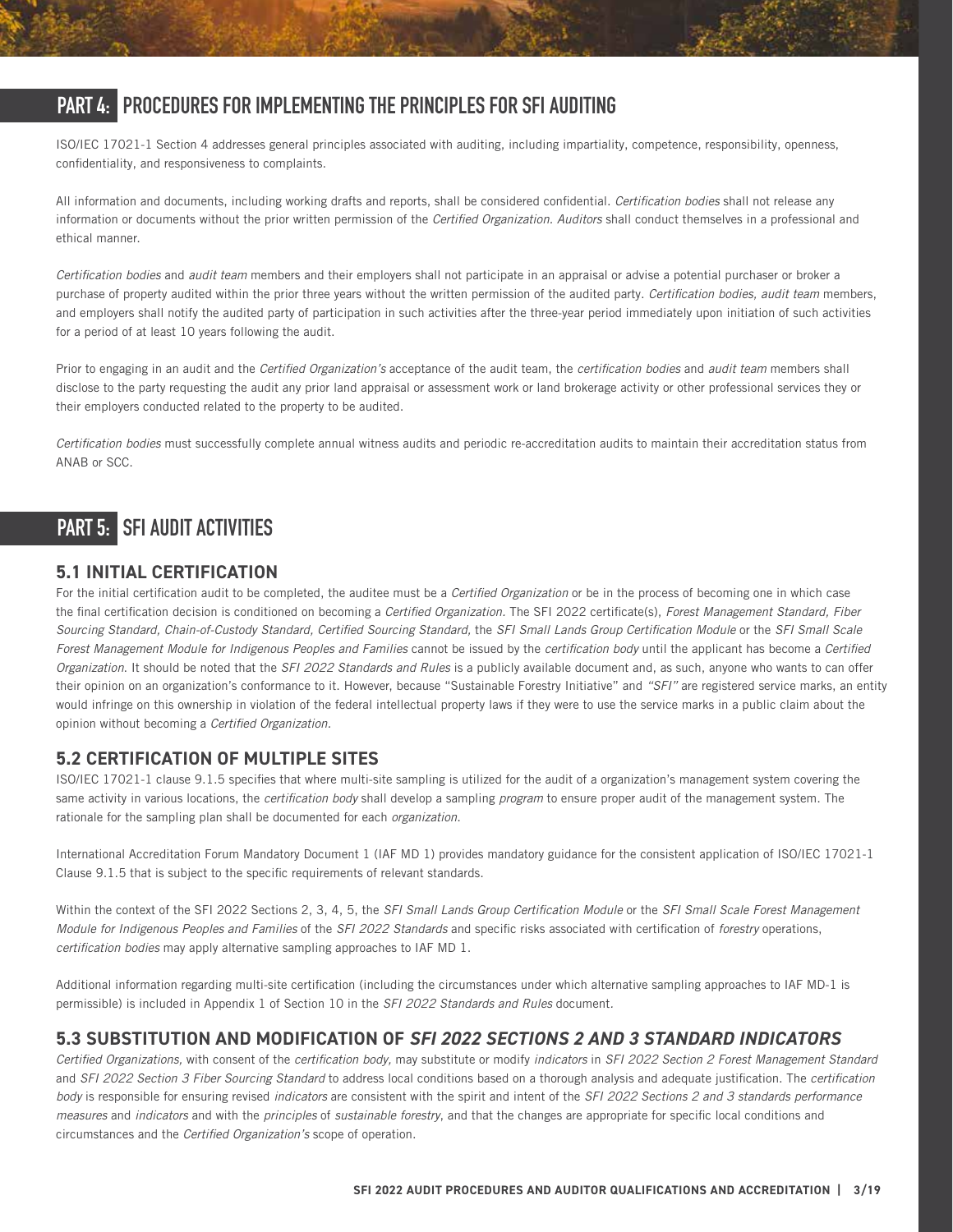Additional *indicators* beyond those identified in the SFI 2022 Sections 2 and 3 Standards, if included by the Certified Organization, shall be audited like all other *indicators.* 

#### **5.4 DETERMINATION OF CONFORMANCE**

5.4.1 The certification body shall assess conformance to each element of the SFI 2022 Sections 2, 3, 4, 5 Standards, the SFI Small Lands Group Certification Module and the SFI Small Scale Forest Management Module for Indigenous Peoples and Families, objectives, *performance measures* and *indicators* within the scope of the audit. *SFI 2022 Standards* elements are objectives, performance *measures* and *indicators.* The introduction (Section 1) to the *SFI 2022 Standards and Rules* document is informative, and as such, is not an auditable element.

 Evidence shall be compiled by examining operating procedures, materials relating to *forestry* practices and on-the-ground field performance, and through meetings or correspondence with employees, contractors and other third parties (e.g., government agencies, community groups, affected *Indigenous Peoples, conservation* organizations), as appropriate, to determine conformance to the *SFI 2022 Forest Management Standard*, the *SFI 2022 Fiber Sourcing Standard,* the SFI Small Lands Group Certification Module and the *SFI Small Scale Forest Management Module for Indigenous Peoples and Families.*

- 5.4.2 The certification body shall assess conformance to each element of the *SFI 2022 Chain-of-Custody Standard* and SFI 2022 Certified *Sourcing Standard* requirements within the scope of the audit.
- 5.4.3 The certification body shall ensure that the audit objectives and scope as well as the *auditor* time allocated to the audit:
	- allow for accurate determination of conformance for the operating units within the scope of the audit;
	- verify that the SFI 2022 Standards Sections 2 and 3, the SFI Small Lands Group Certification Module or the *SFI Small Scale Forest Management Module for Indigenous Peoples and Families programs* conform to SFI principles, policies, objectives, performance *measures, indicators,* and any additional *indicators* that the Certified Organization chooses; and
	- verify whether the Certified Organization has effectively implemented its SFI 2022 Standards Sections 2 and 3 program requirements on the ground and/or implemented the SFI Section 4, and 5 requirements.

If a major nonconformity is found, a certificate of conformance shall not be issued until the certification body verifies that corrective action approved by the *lead auditor* has been implemented. For major nonconformities identified at surveillance, the certification body must verify implementation of the corrective action(s) within 90 days. A revisit may be required to verify implementation of corrective actions.

 If a *minor nonconformity* is found, a certificate of conformance may be issued only after the *lead auditor* approves a corrective action plan that addresses the nonconformity within an agreed-upon period, not to exceed one year. Verification that the corrective action has been effectively implemented shall occur during the next audit.

For initial audits to the SFI 2022 Chain-of-Custody Standard or SFI 2022 Certified Sourcing Standard, a non-conformity found during the audit will prevent the issue of the certificate until the *certification body* verifies that the corrective action is effectively implemented, in accordance with ISO/IEC 17065.

#### **5.5** *SFI* **TECHNICAL AUDIT REPORT TO THE** *CERTIFIED ORGANIZATION*

ISO/IEC 17021-1 at clause 9.4.8 addresses audit report contents. In addition, the *SFI* audit report to the Certified Organization shall cover:

- a. the audit plan;
- b. a description of the audit process used;
- c. the number of *auditor* days used to conduct the audit, including both on site and off-site audit activities;
- d. information regarding any meetings or correspondence between the *audit team* and government agencies, community groups, affected *Indigenous Peoples* and *conservation* organizations;

e. documentation of the rationale for the substitution or modification of any indicators (*SFI 2022 Forest Management Standard, SFI 2022 Fiber Sourcing Standard*);

- f. description of the Certification Organization's chain of custody program (*SFI 2022 Chain of Custody Standard*);
- g. a schedule for surveillance and recertification;
- h. any specific focus areas for the next audit visit.

See Section 11 in the *SFI 2022 Standards and Rules* document regarding the development and release of public summary audit reports. The public audit summary report shall be posted to the SFI website within 90 days of the certificate being issued. For surveillance audits the public summary audit report shall be posted within 90 days from the conclusion of the audit.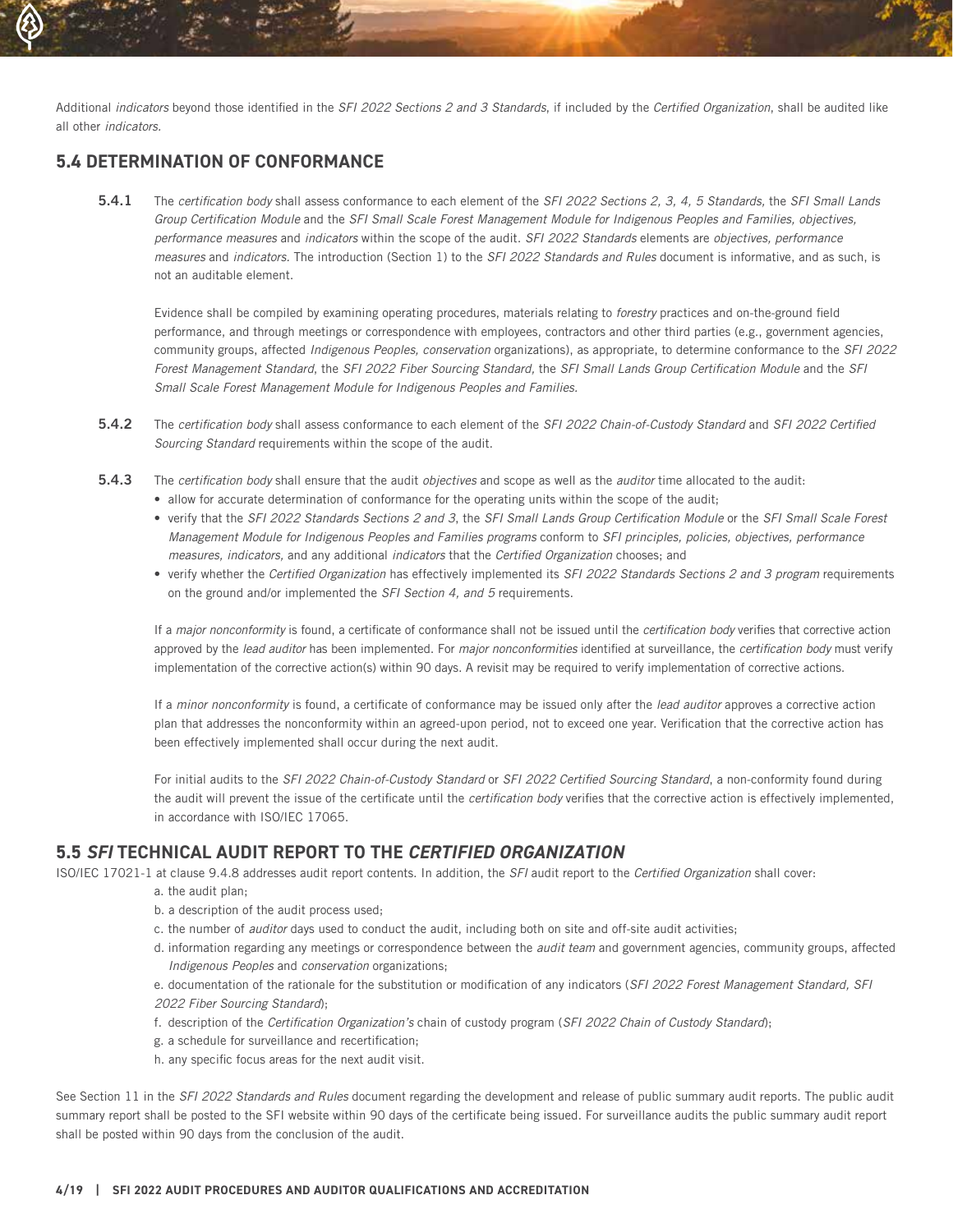#### **5.6 RECERTIFICATION**

5.6.1 To maintain current *SFI 2022 Standard* certificates, Certified Organizations shall recertify their programs to the *SFI 2022 Sections*  2, 3, 4, and 5 Standards, the SFI Small Lands Group Certification Module or the *SFI Small Scale Forest Management Module for Indigenous Peoples and Families* every five years.

#### **5.7 TRANSFERAL OF CERTIFIED LANDS OR FACILITIES**

When one Certified Organization acquires the certified forest land or facilities of another Certified Organization, the certification bodies shall work with the parties involved to review the acquisition or sale. This review will determine the significance of changes that may occur with the transfer of ownership of the forestland and or facilities to determine the actions necessary in order to issue a new certificate to the party receiving the new assets. It is imperative that Certified Organizations notify their respective certification body as soon as possible when forestland and or facilities are being purchased or sold to ensure that lapses in certification status can be eliminated or minimized. Refer to IAF MD-02 for more information.

In order to minimize disruptions in operations due to the transfer of certified forestlands and or facilities from one Certified Organization to another, the SFI Office of Label Use and Licensing will respect current SFI certifications for the forestlands and or facilities involved in the transfer for a period of 90 days for SFI product labeling purposes provided:

- a. The parties involved request this grace period in writing prior to the transfer of the assets with documentation confirming that there will not be significant variation in the current operations, environmental management systems, personnel, etc. during the transfer.
- b. The party receiving the assets must provide documentation demonstrating the timeline for obtaining their new *SFI* certification from an accredited certification body.
- c. The party desiring to utilize the *SFI* product labels must be in full conformance with SFI 2022 Sections 2, 3, 4, 5, 6, the *SFI*  Small Lands Group Certification Module or the *SFI Small Scale Forest Management Module for Indigenous Peoples and Families* of the *SFI 2022 Standards and Rules.*

## **PART 6: COMPETENCE AND EVALUATION OF CERTIFICATION BODIES**

#### **6.1 COMPETENCE OF** *AUDIT TEAMS*

*Audit teams* shall have the competence (knowledge and skills) to conduct an audit in accordance with the principles of auditing.

For audits of SFI 2022 Sections 2 and 3 and audits of the SFI Small Lands Group Certification Module or the *SFI Small Scale Forest Management Module for Indigenous Peoples and Families*, the certification body shall select *audit team* members appropriate to the scope, scale and geography of the operation being audited. Additionally, at least one member of the *audit team* shall have knowledge of *forestry* operations in the region undergoing the audit, at least one member shall have knowledge of applicable laws and regulations, at least one member shall have knowledge of the sociodemographics and cultural issues in the region, and at least one member shall be a professional forester as defined by the Society of American Foresters (SAF), the Canadian Institute of Forestry (CIF-IFC), or licensed or registered by the state(s) or province(s) in which the certification is conducted where applicable. For forest management audits, the *audit team* shall have expertise that includes plant and *wildlife* ecology, *silviculture,*  forest modeling, forest operations, occupational safety and health, international labor standards, and hydrology. One specialist per discipline is not required to meet any of the above requirements. It is possible to have all the necessary competencies in a single auditor.

#### **6.2 COMPETENCE OF** *AUDITORS*

ISO/IEC 17021:1 at Section 7.1 and Section 7.2 addresses general competence requirements for certification bodies providing audit and certification of management systems. This is supplemented by the environmental management system-specific competence requirements contained in ISO/IEC 17021-2 and ISO/IEC 19011 Guidelines for auditing management systems.

In addition to the competence requirements contained in ISO/IEC 17021-1 and ISO/IEC 17021-2 and ISO/IEC 19011, for certifications to the *SFI 2022 Standards, audit team* members shall have the education, formal training and experience that promote competency in and comprehension of:

- a. *forestry* operations as they relate to natural resource management, including *wildlife,* fisheries, recreation, ecology, etc.;
- b.international and domestic *sustainable forestry* management systems and performance standards including occupational safety and health, and labor standards; and
- c. certification requirements related to *SFI 2022 Standards.*

*Audit team* members who have obtained a professional degree in forestry or a closely related field shall have a minimum of two years relevant work experience.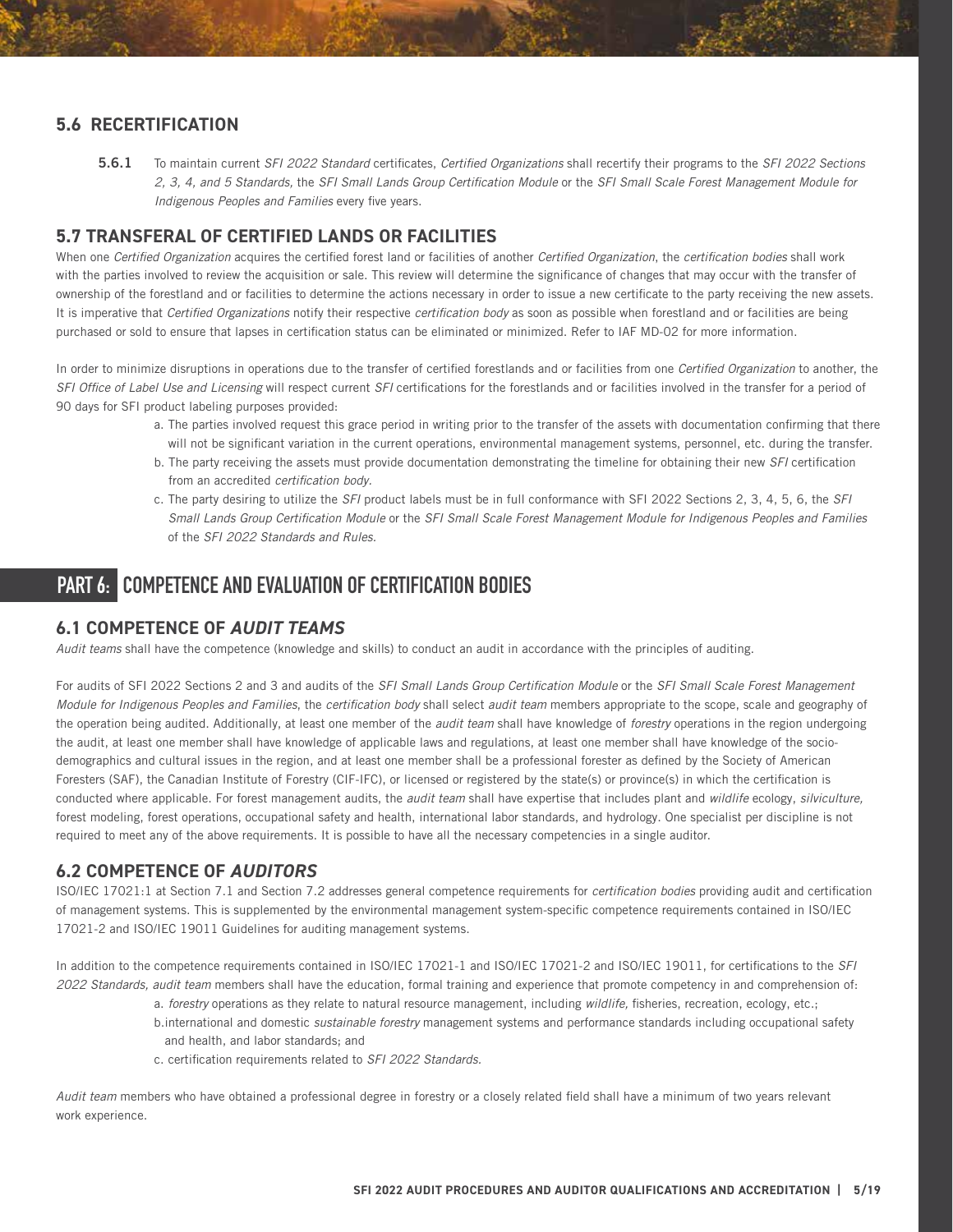#### **6.3 MAINTENANCE AND IMPROVEMENT OF COMPETENCE**

All *audit team* members shall pursue ongoing personal and professional development in

- a. forest management science and technology;
- b. sustainable forest management systems and certification *programs* and standards;
- c. understanding and interpretation of federal, state, and provincial *forestry* and environmental laws and codes of practice; and
- d. certification procedures, processes and techniques, especially as these pertain to the *SFI 2022 Standards.*

An *auditor* who maintains Society of American Forester - Certified Forester, Registrar Accreditation Board, or Canadian Environmental Certification Approvals Board sustainable forest management *auditor* (EP(EMSLA)) certification, or equivalent, shall be considered to have fulfilled continuing education requirements.

## **PART 7: ACCREDITATION OF CERTIFICATION BODIES**

SFI requires certification bodies to be accredited in order to conduct SFI 2022 Standards certifications and issue certificates.

#### **7.1** *CERTIFICATION BODY*

An independent third party that is accredited by:

- a. ANSI National Accreditation Board (ANAB) as being competent to conduct certifications to the *SFI 2022 Standards* Sections 2, 3, 4, and 5, the SFI Small Lands Group Certification Module or the *SFI Small Scale Forest Management Module for Indigenous Peoples and Families.*
- b. Standards Council of Canada (SCC) as being competent to conduct certifications to the *SFI 2022 Standards* Sections 2, 3, 4, and 5, the SFI Small Lands Group Certification Module or the *SFI Small Scale Forest Management Module for Indigenous Peoples and Families.*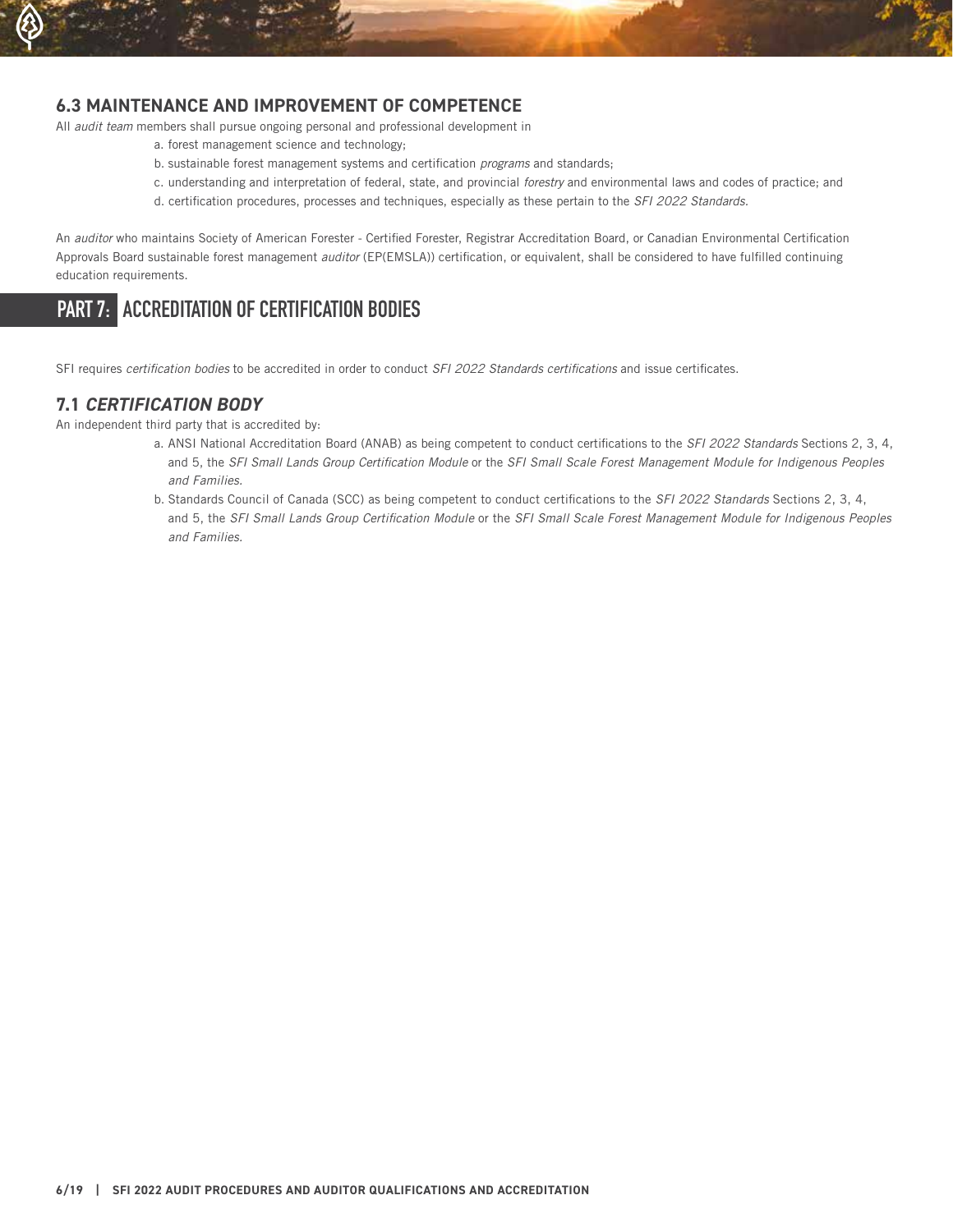## **APPENDIX 1: AUDITS OF MULTI-SITE ORGANIZATIONS (Normative)**

## **INTRODUCTION**

Multi-site Certified Organizations may be audited on a site-by-site basis (all sites visited each year) or, in some cases, on a sample basis.

This appendix expands on Section 5.2 of the SFI Section 10 - SFI Audit Procedures and Auditor Qualifications and Accreditation document and provides additional normative guidance for *certification bodies* wishing to audit multi-site organizations on a sample basis.

## **PART 1: SCOPE**

Audits of multi-site Certified Organizations applying a sampling approach to assess conformance with:

- i. Section 2 *SFI 2022 Forest Management Standard*
- ii. Section 3 *SFI 2022 Fiber Sourcing Standard*
- iii. Section 4 — *SFI 2022 Chain-of-Custody Standard*
- iv. Section 5 SFI 2022 Certified Sourcing Standard
- v. SFI Small Lands Group Certification Module
- vi. *SFI Small Scale Forest Management Module for Indigenous Peoples and Families*

## **PART 2: REFERENCES**

IAF Mandatory Document for The Certification of Multiple Sites Based on Sampling Issue 2, Clause 6.1: Methodologies for Auditing of a Multi-site Organization Using Site Sampling (IAF MD1: 2018) — Normative for SFI 2022 Standards Sections 2, 3, 4, and 5.

IAF Mandatory Document for Duration of QMS and EMS Audits Issue 1 (IAF MD 5: 2015) — Informative.

## **PART 3: PROCEDURES FOR IMPLEMENTING AUDITS OF MULTI-SITE ORGANIZATIONS**

#### **3.1 ELIGIBILITY CRITERIA FOR MULTI-SITE ORGANIZATIONS**

- 3.1.1 Multi-site Certified Organizations using IAF MD1, Clause 6.1 as the basis for sampling shall also ensure the following eligibility criteria are established:
	- a. The processes at all sites have to be substantially of the same kind and have to be operated to similar methods and procedures under a single management system.
	- b. The Certified Organization's management system shall be under a centrally controlled and administered plan/processes and be subject to central management review and all relative sites (including the central administration function) shall be subject to the Certified Organization's internal audit *program*1.
	- c. It shall be demonstrated that the central office of the Certified Organization has established a management system in accordance with the *SFI 2022 Standards* and that the whole organization meets the requirements of the standard.
	- d. The Certified Organization should demonstrate its ability to collect and analyze data (including but not limited to the items listed below) from all sites including the central office and its authority and also demonstrate its authority and ability to initiate organizational change if required:
		- i. System documentation and system changes;
		- ii. Management review;
		- iii. Complaints;
		- iv. Evaluation of corrective actions;
		- v. Internal audit planning and evaluation of the results; and
		- vi. Different legal requirements.

<sup>1</sup>As per the requirements in *SFI* 2022 Section 2 – Objective 17; *SFI* 2022 Section 3 – Objective 10; *SFI* 2022 Section 4 – Part 8.6 or Section 5 – Part 8.6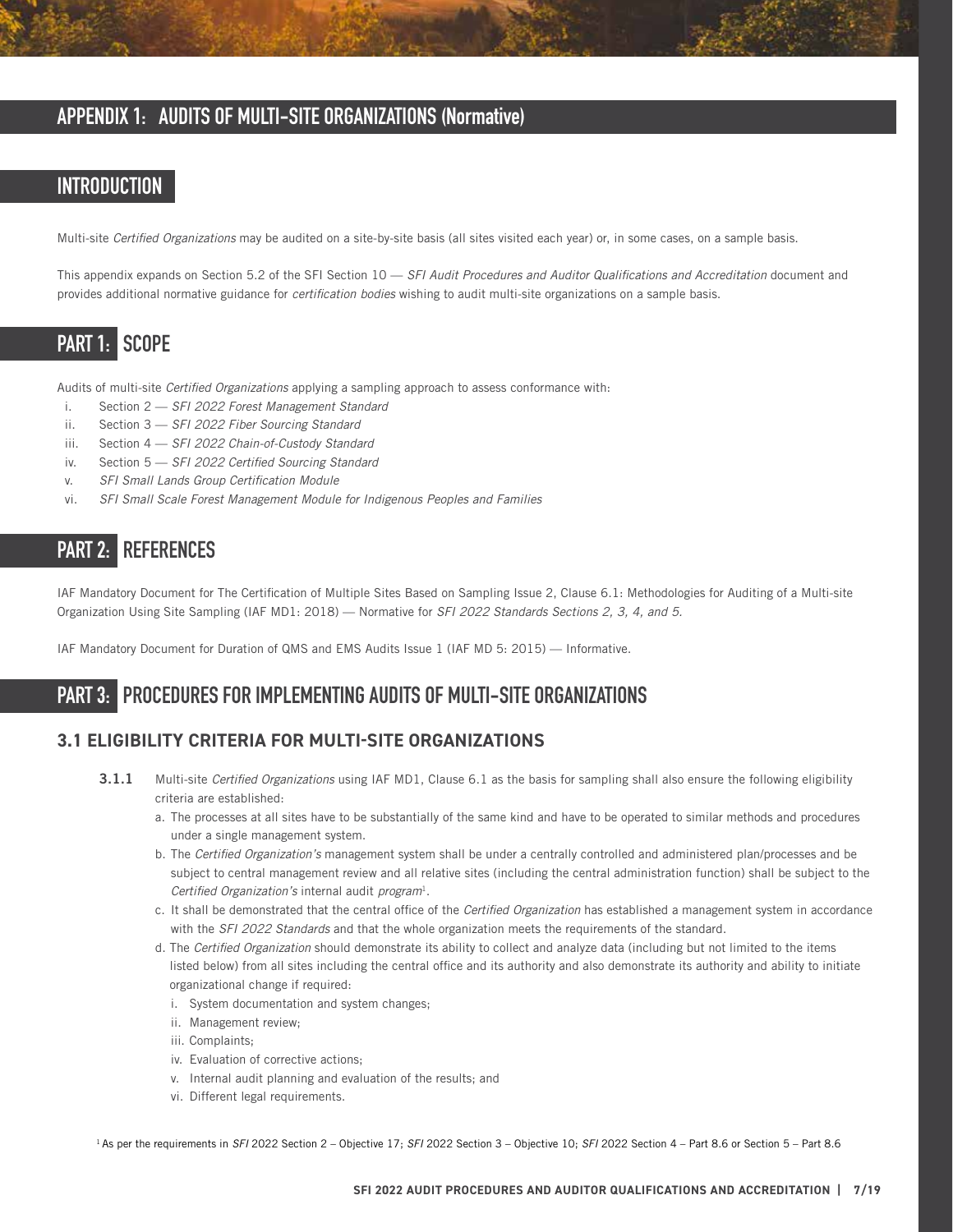- **3.1.2** A central function<sup>2</sup> shall be established that shall:
	- a. represent the multi-site Certified Organization in the certification process, including communication and relationship with the certification body;
	- b. submit an application for the certification and its scope, including a list of participating sites;
	- c. ensure contractual relationship with the certification body;
	- d. submit to the certification body a request for extension or reduction of the certification scope, including coverage of participating sites;
	- e. establish written procedures for the management of the multi-site Certified Organization.
	- f. keep records relating to the central office and sites compliance with the requirements of the standard.
	- g. provide a commitment on behalf of the whole multi-site Certified Organization to establish and maintain practices and procedures in accordance with the requirements of the relevant standard;
	- h. provide all the sites with information and guidance needed for effective implementation and maintenance of practices and procedures in accordance with the relevant standard;
	- i. maintain the organizational or contractual connection with all sites covered by the multi-site Certified Organization including the right of the central function to exclude any site from participation in the certification in case of serious nonconformities with the relevant standard;
	- j. keep a register of all the sites of the multi-site Certified Organization, including, for the *SFI 2022 Forest Management Standard*, the forest area associated with each participating site;
	- k. maintain an internal audit or monitoring *program* sufficient to ensure overall organizational conformance with the relevant standard;<sup>3</sup>
	- l. operate a review of the conformity of sites based on results of internal audit and/or monitoring data sufficient to assess organizational performance as a whole rather than at the individual site level;
	- m. establish corrective and preventive measures if required and evaluate the effectiveness of corrective actions taken; and
	- n. establish procedures for inclusion of new sites within the multi-site Certified Organization including an internal assessment of conformity with the standard, implementation of corrective and relevant preventive measures and a requirement to inform the relevant certification body of changes in participation prior to including the sites within the scope of the certification.
- **3.1.3** Functions and responsibilities of individual sites shall be established for:
	- a. implementing and maintaining the requirements of the relevant standard;
	- b. entering into a contractual relationship with the central office, including commitment on the compliance with the standard requirements and other applicable certification requirements.
	- c. responding effectively to all requests from the central function or *certification body* for relevant data, documentation or other information whether in connection with formal audits or reviews or otherwise;
	- d. providing full co-operation and assistance in respect of the satisfactory completion of internal audits, reviews, monitoring, relevant routine enquiries, or corrective actions; and
	- e. implementing relevant corrective and preventive actions established by the central function.
- 3.1.4 Multi-Site Certified Organizations using alternate approaches to sampling provided for in Section 10, clause 5.2 Certification of Multiple Sites of the Audit Procedures and *Auditor* Qualifications and Accreditation document shall meet all the eligibility requirements specified in Section 10, Appendix 1, clause  $3.1.1 - 3.1.3$  above. In addition, the following requirements must also be met:
	- a. The alternate sampling approach must be accompanied by a written justification demonstrating that the same level of confidence in conformity with the *SFI 2022 Standards* across all the sites included in the certification can be obtained.
	- b. A legal or contractual link shall exist between all sites.
	- c. The scope and scale of activities carried out by participating sites shall be similar.

#### **3.2 SAMPLING APPROACHES**

3.2.1 Certification bodies auditing multi-site Certified Organizations using IAF MD1 as the basis for sampling shall meet the sample selection and intensity criteria established in IAF MD1, Clause 6.1.

<sup>2</sup>The central function comprises the system of processes and procedures necessary to manage the multi-site Certified Organization and is not a physical location. <sup>3</sup> Annual performance data on overall organizational conformance implies that all sites have been internally audited, or monitored, prior to the initial audit and subsequent audit.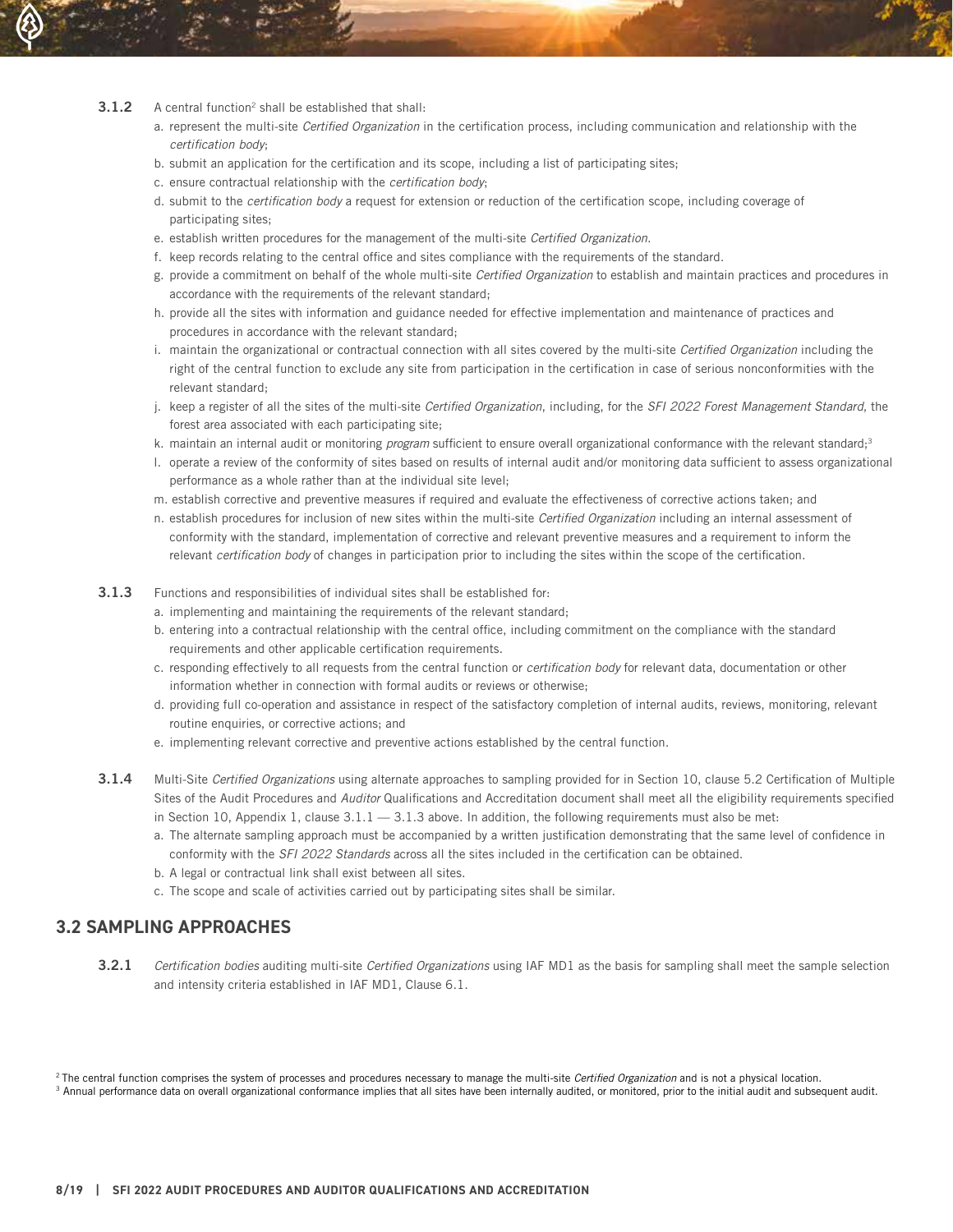- 3.2.2 Certification bodies auditing multi-site Certified Organizations using alternate approaches as the basis for sampling shall meet the following minimum sample selection and intensity criteria:
	- a. stratification of the sites included within the multi-site certification based on the scope and scale of activities as well as previous audit findings, complaints and monitoring data collated by the central function;<sup>4, 5</sup>
	- b. a formal documented evaluation of the inherent and control risks at each of the sites participating in the multi-site certification;
	- c. a sample strategy designed to specifically address the identified risks;
	- d. consideration of the need for an element of randomness within the sampling strategy to address previously unidentified risks;
	- e. in cases where the multi-site Certified Organizations maintains an internal audit *program* determined to be reliable the minimum sample size shall in no event be less than:
		- i.  $\sqrt{(n)}$  for initial certification audits<sup>6</sup>
		- ii. 0.6 √(n) for surveillance audits
		- iii. 0.8 √(n) for re-certification audits
	- f. In cases where the multi-site Certified Organizations does not maintain an internal audit *program* determined to be reliable the minimum sample size shall in no event be less than  $\sqrt{(n)}$  for initial certifications, surveillance audits and re-certification audits; and
	- g. In addition to site audits, the central function shall be audited on an annual basis.7

#### **3.3 AUDIT SCOPE**

- **3.3.1** At a minimum the audit sampling process shall address all elements of the standards on an:
	- Annual basis for surveillance audits of conformance with SFI 2022 Sections 2, 3, 4, and 5, the SFI Small Lands Group Certification Module or the *SFI Small Scale Forest Management Module for Indigenous Peoples and Families* of the *SFI 2022 Standards and Rules* document.
	- Every five years for re-certification audits of conformance with the SFI 2022 Section 2, 3, 4, and 5, the SFI Small Lands Group Certification Module or the *SFI Small Scale Forest Management Module for Indigenous Peoples and Families of the <i>SFI 2022 Standards and Rules.*

#### **3.4 AUDIT DURATION**

**3.4.1** In determining the overall duration of multi-site audits the underlying objective is to maintain at least the same level of confidence that would be achieved under IAF MD1. When calculating audit days, consideration should be given to the general principles guiding audit time calculations outlined in ISO/IEC 17021-1 Section 9.1.4 Determining audit time, IAF-MD5 and IAF MD11 (for audits of integrated management systems).

#### **3.5 NONCONFORMITIES**

- **3.5.1** Nonconformities identified at the site or organizational level shall be addressed by the central function considering both the site level implications and the broader implications for the organization as a whole.
- 3.5.2 If a major nonconformity is found, a certificate of conformance shall not be issued until the *certification body* verifies that corrective action approved by the lead auditor has been implemented at both the site level and for the organization as a whole.
- 3.5.3 Certification bodies shall close out identified *minor nonconformities* at the next scheduled audit. This may require an amendment to the site sampling strategy to ensure that open site-level nonconformities are closed out at the next audit.<sup>8</sup>

#### **3.6 AUDIT REPORTING**

**3.6.1** At a minimum, the certification body shall prepare a technical audit report that addresses the multi-site Certified Organizations as a whole. Individual site level reports may be developed to summarize site-level findings but do not eliminate the need for an organization level report.

 $6$  Where  $n =$  the number of sites within the stratum.

<sup>&</sup>lt;sup>4</sup> For example in a multi-site Certified Organization with three forest management operations and 15 procurement operations at a minimum, separate strata would be required for the woodlands and procurement operations. Under *SFI* 2022 Sections 2 and 3, a range of processing facilities may be included under a single stratum to the extent that the nature and risks associated with the fiber supply are consistent across the facilities e.g., three sawmills a plywood mill and a pulp mill may be included within a single stratum if they are all using fiber with a similar risk profile (such as from a single state/province/region). If one of the sawmills imported tropical hardwoods, it would require a separate stratum.

<sup>&</sup>lt;sup>5</sup> In determining the impact of previous audit findings on a sample strategy consideration shall be given to both the need to formally close out prior audit findings (which may require a site visit) and the implications of previous audit findings for ongoing conformance with the applicable standard(s) by individual sites.

<sup>&</sup>lt;sup>7</sup> Auditing of the central function will be primarily based on interviews, document and record review and may be conducted through any combination of off-site audit activities, additional activities carried out through electronic record access at individual sites or visits to the central office as appropriate.

<sup>&</sup>lt;sup>8</sup> For example, where Operation A has a *minor nonconformity* raised in 2022, it will be necessary to close this out in 2023 regardless of whether Operation A was scheduled to be one of the sites sampled in 2023. As a result, the sampling strategy will need to include a process for closing out open site-level nonconformities.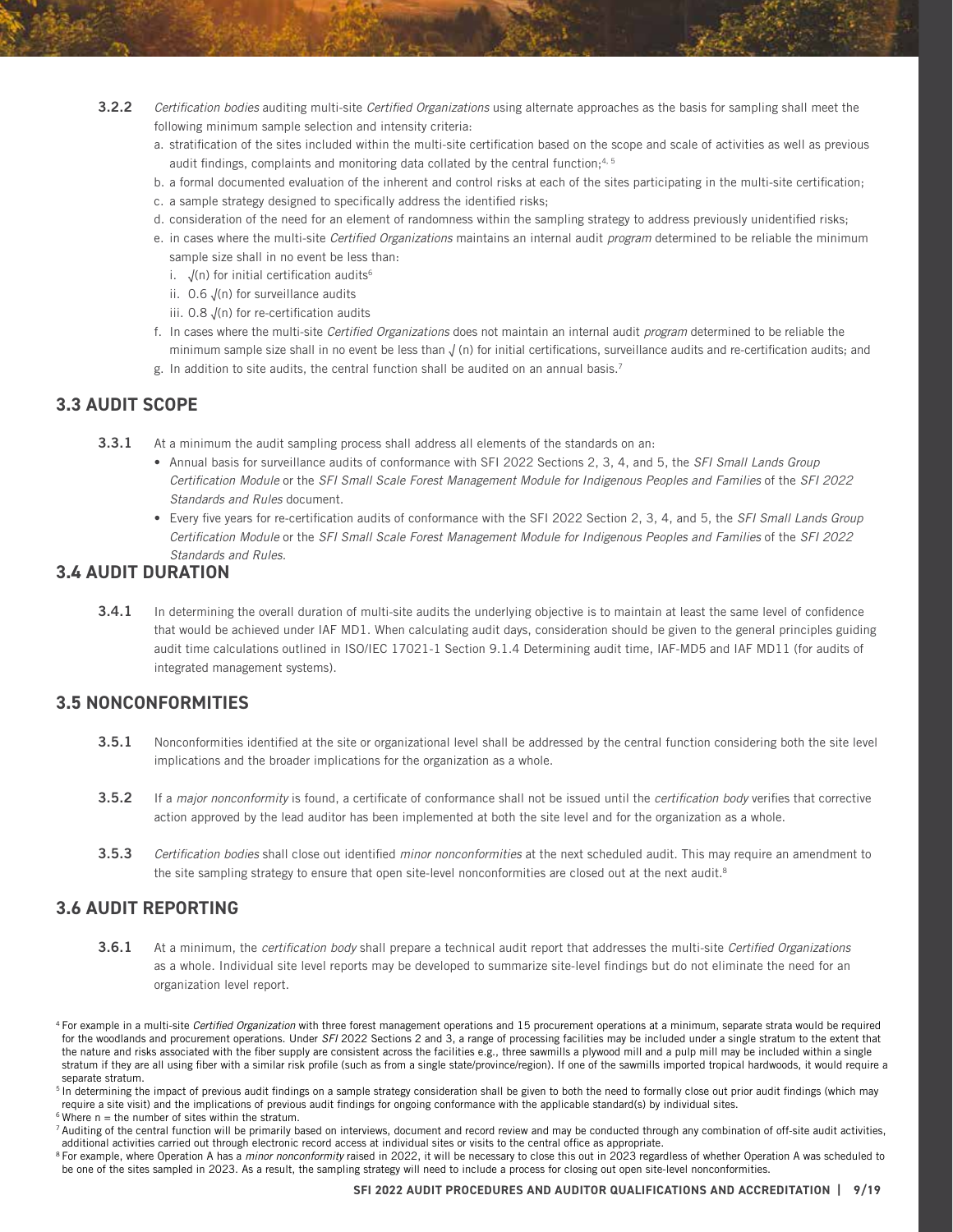#### **3.7 EXPANDING THE SCOPE OF A** *SFI 2022 CHAIN-OF-CUSTODY STANDARD* **OR** *SFI 2022 CERTIFIED SOURCING STANDARD* **CERTIFICATES**

- 3.7.1 Additional sites may be added by the *certification body* to an existing certificate between audits provided they are within the scope of the certificate. The number of sites that may be added between audits is limited to 100% of the existing sites at the previous audit. The following requirements shall be met:
	- a. the *certification body* shall be informed by the *certified organization* in advance of its intent to add new sites between audits, including the number of sites to be added;
	- b. the certification body shall obtain from the certified organization the system procedures covering the additional sites, including the products covered by the scope of the certificate;
	- c. the certification body shall obtain the internal audit report for the site(s) being considered for inclusion in the certificate;
	- d. the certification body shall review results of the internal audit and determine if additional information is needed while considering the request of the certified organization;
	- e. based on the result of the review in (d), the *certification body* shall determine if an on-site audit of the additional site(s) is required or if the review as per (b), (c) and (d) shows sufficient evidence that the sites can be added;
	- f. if an on-site audit is not required before adding the additional site(s) to the certificate, these new site(s) shall be subject to on-site visit no later than the next scheduled audit, and
	- g. in cases where remote audits are permitted, the on-site audit can be replaced by a remote audit provided:
		- i. audit of certified organizations that operate without physical possession are conducted remotely with the use of information and communication technology (ICT) tools in accordance with IAF MD 4.
		- ii. The *certification body* shall demonstrate that the full scope of the audit can be covered using ICT tools.

 iii. certified organization that operate with physical possession but have not sold any physical product with a *SFI* claim since the previous audit, are not eligible to be audited remotely according to this requirement.

Certification Bodies should reference to *SFI* Section 7 – Guidance: Guidance for the Use of Remote Auditing Techniques for SFI Audits

## **PART 4: COMPETENCE AND EVALUATION OF CERTIFICATION BODIES**

**4.1** Prior to conducting multi-site certification under the methodologies described in this appendix certification bodies shall have documented procedures in place to guide *audit teams* in the planning, conduct and reporting of multi-site certification audits.

## **PART 5: PUBLIC COMMUNICATION AND CLAIMS REGARDING MULTI-SITE CERTIFICATES**

- **5.1** For audits of the *SFI* 2022 Section 2 and Section 3, the SFI Small Lands Group Certification Module or the *SFI Small Scale Forest Management Module for Indigenous Peoples and Families* requirements, certification bodies shall prepare a summary audit report that, in addition to the requirements of *SFI* Communications and Public Reporting (Section 11) in the *SFI 2022 Standards and Rules* document, indicates:
	- a. the fact that the certification is a multi-site certification;
	- b. whether the multi-site organization is a group certification organization;
	- c. the sampling approach (strata, location, number of sites sampled and the percentage of sites sampled within each stratum); and
	- d. any changes in the scope of the multi-site certification since the last public summary report.
- **5.2** Certificates issued to multi-site certified organizations shall be issued to the central function and include an appendix listing the participating sites. The central function shall provide a copy of the certificate to all participating sites. The certificate shall list all participants.

## **PART 6: OFFICIAL COMPLAINTS**

**6.1** In assessing the validity of complaints raised in relation to a specific site within a multi site certified organizations, certification bodies shall investigate the complaint at the site level and (where relevant) at the organizational level.<sup>9</sup>

 $9$  For example, where a complaint has implications for the effectiveness of a process carried out by the central function (such as procedures, monitoring or internal audit) then the implications for the reliability of information from other sites within the *certified organization* shall also be considered.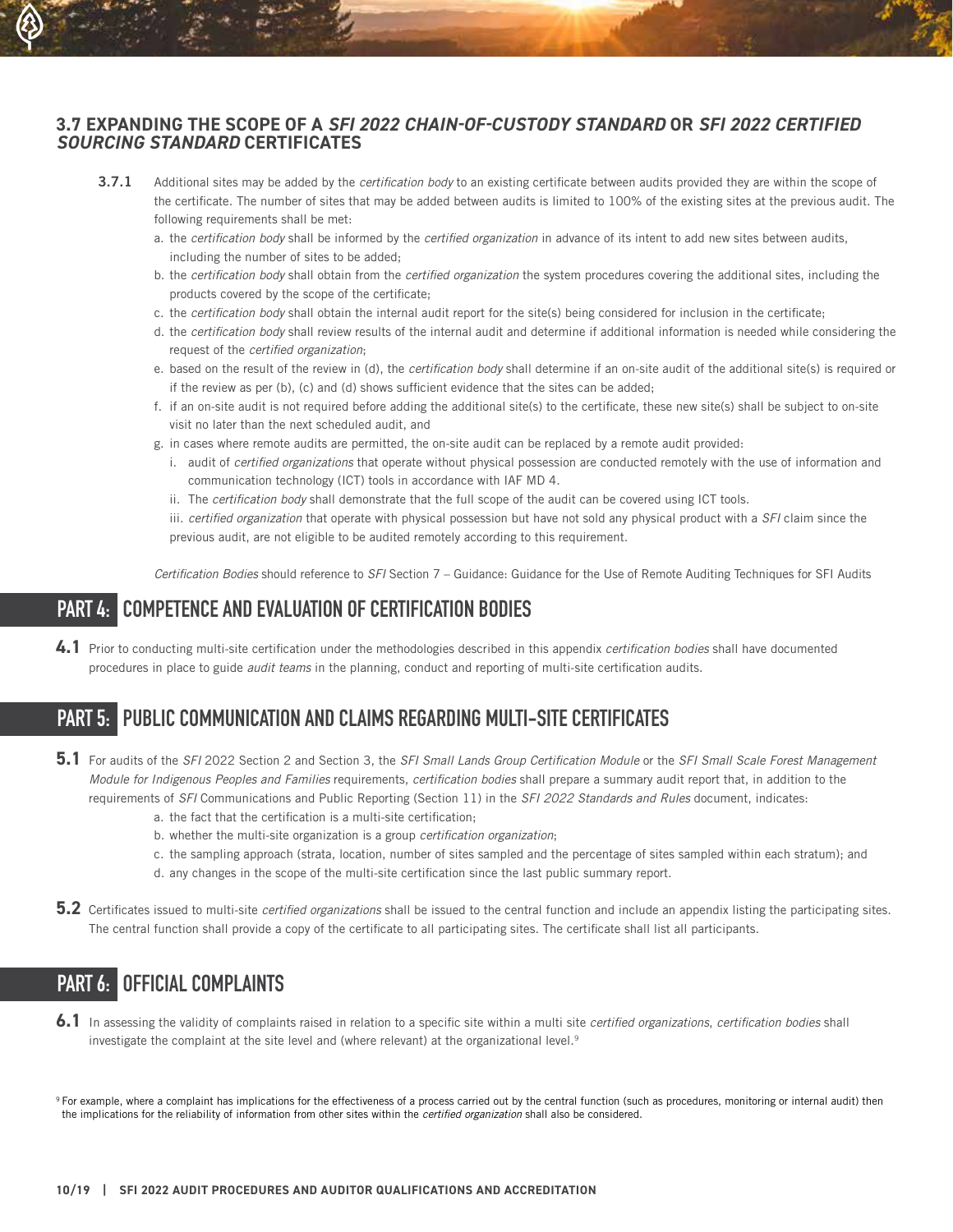## **APPENDIX 2: GROUP CERTIFICATION ORGANIZATIONS (Normative)**



Audits of group certification organizations to assess conformance with:

- i. Section 2 *SFI 2022 Forest Management Standard*
- ii. Section 3 — *SFI 2022 Fiber Sourcing Standard*
- iii. Section 4 *SFI 2022 Chain-of-Custody Standard*
- iv. Section 5 SFI 2022 Certified Sourcing Standard
- v. SFI Small Lands Group Certification Module
- vi. *SFI Small Scale Forest Management Module for Indigenous Peoples and Families*

## **PART 2: REFERENCES**

IAF Mandatory Document for The Certification of Multiple Sites Based on Sampling Issue 2, Clause 6.1: Methodologies for Auditing of a Multi-site Organization Using Site Sampling (IAF MD1: 2018) — Normative for *SFI 2022 Standards* Sections 2, 3, 4, and 5.

IAF Mandatory Document for Duration of Quality, Environmental and Occupational Health and Safety Management Systems (IAF MD 5: 2019) — (Informative).

## **PART 3: GROUP CERTIFICATION ORGANIZATIONS**

#### **3.1 GENERAL**

Group certification organizations formed to achieve SFI 2022 Standards certification shall meet the requirements in this Appendix. Forest management group certification organizations formed to achieve *SFI 2022 Forest Management Standard*, the SFI Small Lands Group Certification Module or the *SFI Small Scale Forest Management Module for Indigenous Peoples and Families* certification, shall submit all the forest area under management within the catchment area for the group certification (i.e., the group certification shall be defined in geographic terms at a logical scale such as county, region, state/province but once defined must include all sites managed by the central function within that geographic area). All group members in the group certification organization shall be subject to the internal monitoring and the internal audit program.

#### **3.2 COMMITMENT AND POLICY**

- 3.2.1 The group certification organization shall require a commitment:
	- a. to comply with standard requirements and other applicable requirements of the certification system;
	- b. to integrate the *group certification organization* requirements in the group management system;
	- c. to continuously improve the group management system;
	- d. to continuously support the improvement of the sustainable forest management by group members of a forest management *group*  certification organization.

The commitment may be part of a group management policy and shall be publicly available upon request.

- **3.2.2** Members in the group certification organization shall provide a commitment a. to follow the requirements of the management system; b. to implement the requirements of the standard in their operations or facilities.
- 3.2.3 Where a group certification organization plans any changes in the group management system, these changes shall be included in a group management plan.
- 3.2.4 Where a forest management group certification organization decides to fulfil requirements of the standard at the group level, these requirements shall be considered in a group management plan.
- 3.2.5 The group certification organization shall determine and maintain the resources needed for the establishment, implementation, maintenance, and continual improvement of the group management system.
- 3.2.6 The group certification organization shall define the necessary competence of persons doing work in the group management system.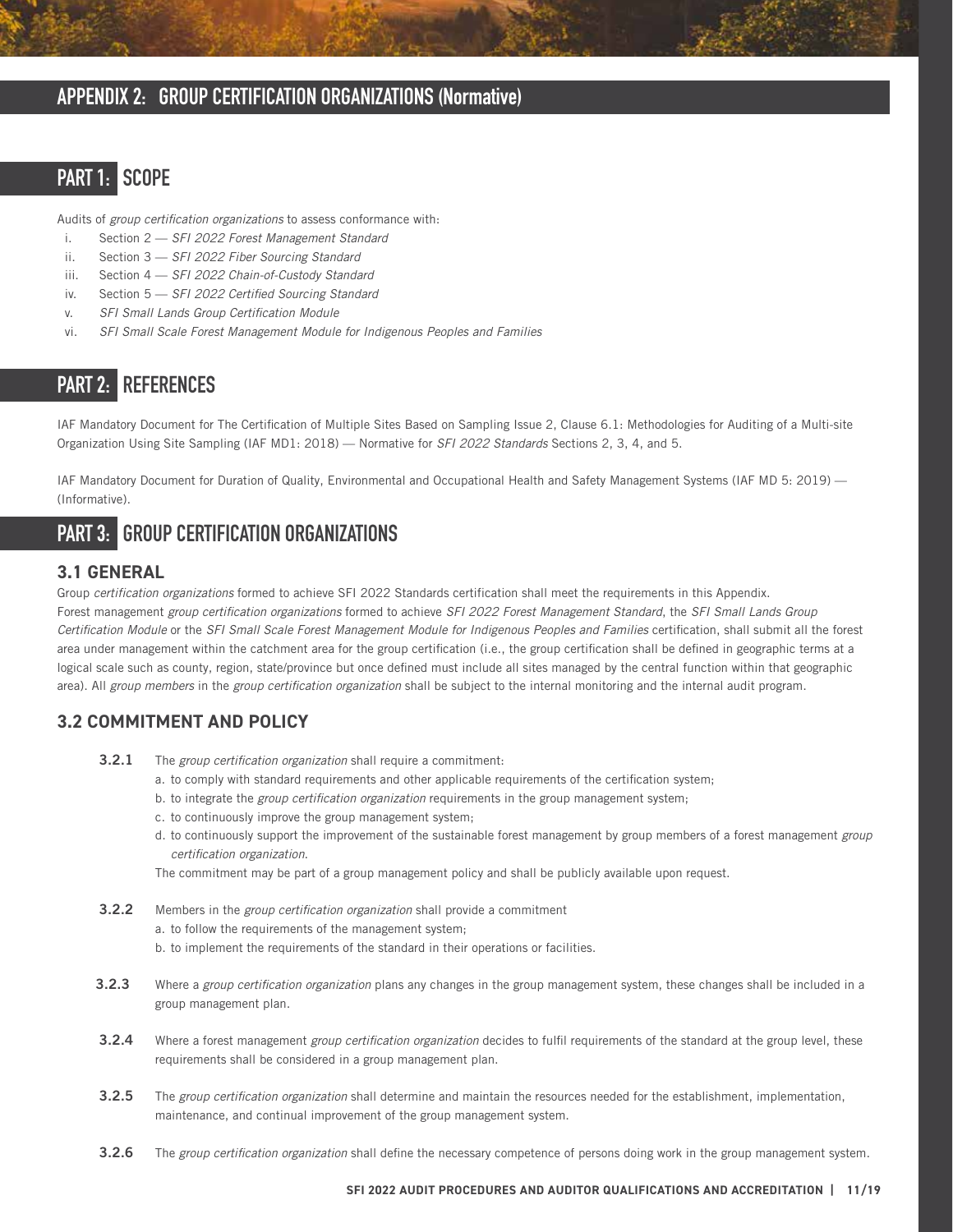- 3.2.7 The group certification organization shall have communication processes in place to raise the awareness of *group members* concerning: a. the group management policy;
	- b. the requirements of the standard;
	- c. their contribution to the effectiveness of the group management system, including the benefits of improved group performance;
	- d. the implications of not conforming with the group management system requirements, and
	- e. the group certification organization shall determine the processes required for internal and external communications.

#### **3.3 ORGANIZATIONAL ROLES, RESPONSIBILITIES, AND AUTHORITIES FOR THE** *GROUP CERTIFICATION ORGANIZATION*

**3.3.1** Functions and responsibilities of the group manager

The following functions and responsibilities of the group manager shall be specified:

- a. implement and maintain an effective management system covering all *group members*;
- b. represent the group certification organization in the certification process, including in communications and relationships with the certification body, submission of an application for certification, and contractual relationship with the certification body;
- c. establish written procedures for the management of the *group certification organization*;
- d. establish written procedures for the acceptance of new *group members* of the group certification organization. These acceptance procedures shall cover at least the verification of the applicant's information about contact details, clear identification of their forest property and its/their size(s);
- e. establish written procedures for the suspension and exclusion of *group members* who do not correct/close nonconformities. *Group members* excluded from any group certification organizations based on nonconformities cannot be accepted within 12 months after exclusion;
- f. keep documented information of:
	- i. the group manager and *group members*' conformity with the requirements of the standard,
	- ii. all *group members*, including their contact details, identification of their forest property and its/ their size(s) (for forest management group certification organizations), the certified area (for forest management group certification organizations),
	- iii. identification of affected stakeholders (for forest management group certification organizations),
	- iv. the implementation of an internal monitoring program, its review and any preventive and/or corrective actions taken;
- g. documented information relevant to the group management system and the conformance with the requirements of the standard shall be up to date and adequately protected against loss of confidentiality, improper use, or loss of integrity.
- h. establish connections with all *group members* based on a binding written agreement which shall include the *group members*  commitment to comply with the standard. The group manager shall have a written contract or other written agreement with all *group members* covering the right of the group manager to implement and enforce any corrective or preventive measures, and to initiate the exclusion of any *group member* from the scope of certification in the event of nonconformity with the standard;
- i. provide all *group members* with a document confirming participation in the group certification organization.
- j. provide all *group members* with information and guidance required for the effective implementation and maintenance of the standard;
- k. address nonconformities reported from *group members* which were identified under other certifications than the particular *group*  certification organization and to ensure implementation with all *group members*;
- l. operate an internal monitoring program that provides for the evaluation of the *group members*' conformity with the certification requirements;
- m.operate an annual internal audit program covering both *group members* and group manager;
- n. operate a management review of the group certification organization and act on the results from the review;
- o. provide full co-operation and assistance in responding effectively to all requests from the certification body, accreditation body for relevant data, documentation or other information; allowing access to the forest area covered by the group certification organization and/or other facilities;
- p. maintain appropriate mechanisms for resolving complaints and disputes relating to group management and the standard requirements.

#### 3.3.2 Function and responsibilities of *group members*

The following functions and responsibilities of the *group members* shall be specified:

- a. to provide the *group member* with a binding written agreement, including a commitment on conformity with the standard requirements and other applicable requirements of the certification system; *group members* excluded from any group certification organization cannot apply for group membership within 12 months after exclusion;
- b. to provide the group manager with information about previous group certification organization participation;
- c. to comply with the standard and other applicable requirements of the certification system as well as with the requirements of the management system;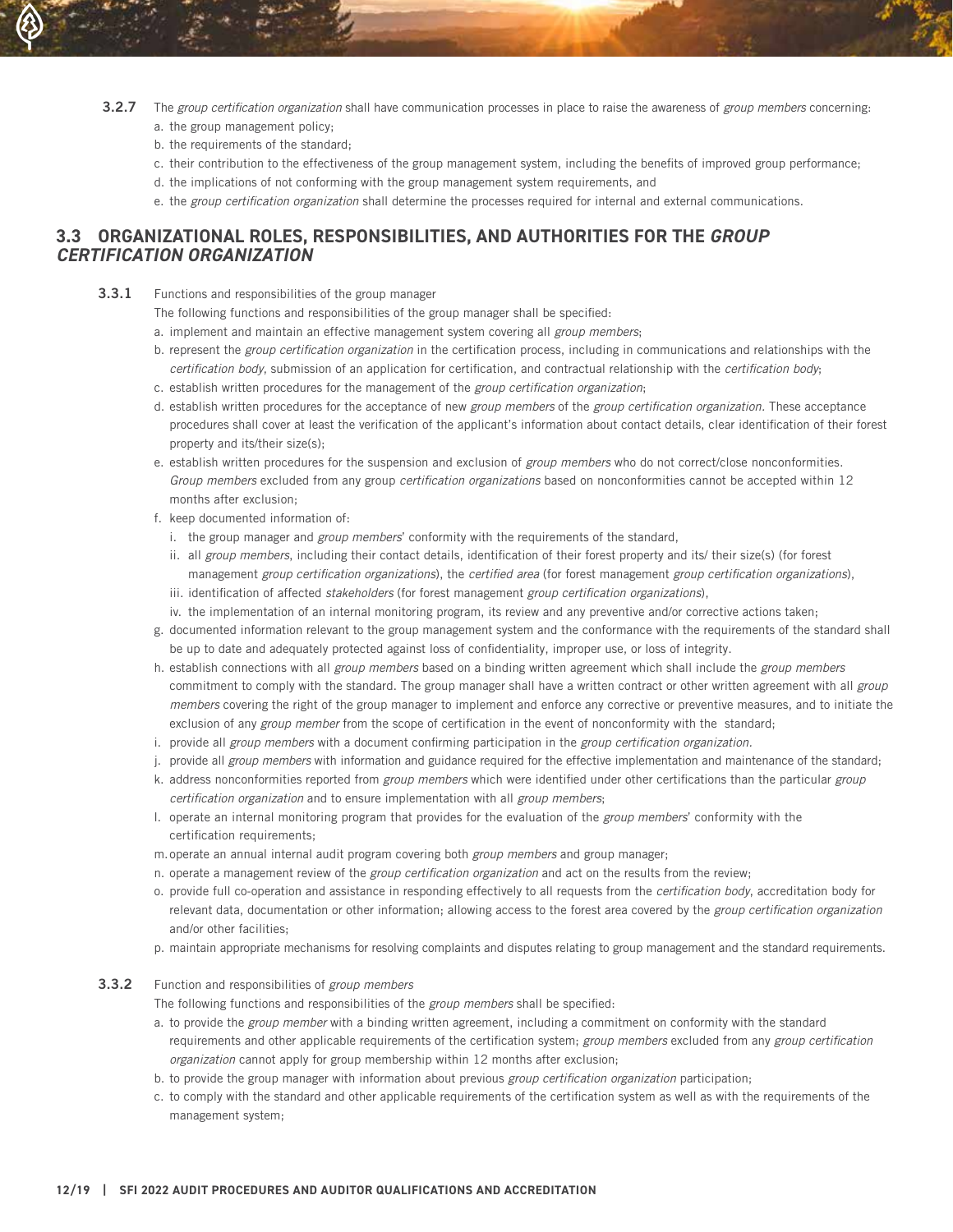- d. to provide full co-operation and assistance in responding effectively to all requests from the group manager, or certification body for relevant data, documentation or other information; allowing access to the forest and/or facilities;
- e. to inform the group manager about nonconformities identified under other certifications than the particular *group*  certification organization;
- f. to implement relevant corrective and preventive actions established by the group manager.

### **PART 4: EVALUATING THE GROUP CERTIFICATION ORGANIZATION PERFORMANCE**

#### **4.1 MONITORING OF** *GROUP CERTIFICATION ORGANIZATION* **PERFORMANCE**

- 4.1.1 The group certification organization shall maintain an internal monitoring program that provides confidence in the conformity of the group organization with the standard requirements. The program shall determine:
	- a. what shall be monitored and measured;
	- b. the methods for monitoring, measurement, analysis and evaluation, as applicable, to ensure valid results;
	- c. when the monitoring and measuring shall be performed;
	- d. when the results from monitoring and measurement shall be analysed and evaluated;
	- e. what documented information shall be available as evidence of the results.
- 4.1.2 The group certification organization shall evaluate the group management performance and the effectiveness of the group management system concerning the implementation of the standard requirements.

#### **4.2 INTERNAL AUDIT10**

- 4.2.1 The annual internal audit program shall provide information on whether the group certification organization's management system: a. conforms to the group certification organization's own requirements for its group management system and the requirements of the certification standard;
	- b. ensures the implementation of the standard requirements at the *group member* level;
	- c. is effectively implemented and maintained.
- 4.2.2 The internal audit program shall cover the group manager and all *group members*. The group manager shall be audited annually. The *group members* may be selected on a sample basis.
- 4.2.3 The internal audit program which shall cover at least:
	- a. the audit planning process;
	- b. the audit criteria and scope;
	- c. the competence and impartiality of the *auditors*;
	- d. reporting the audit result to the *group certification organization* management;
	- e. retaining of evidence of the implementation of the audit program and the audit results.
- **4.2.4** The internal audit program shall include procedures for $11$ :
	- a. determination of the sample size;
	- b. determination of sample categories;
	- c. distribution of the sample to the categories;
	- d. selection of the *group members*.

4.2.5 At least 25% of the audit sample should be selected at random with the remaining sites selected on the basis of a risk assessment.

<sup>&</sup>lt;sup>10</sup> When designing and implementing a program to evaluate conformance with the *SFI 2022 Forest Management Standard*, *SFI 2022 Fiber Sourcing Standard* or the *SFI* Small Scale Forest Management Module for Indigenous Peoples and Families, Certified Organizations should reference ISO 19011 Guidelines for auditing management systems.

 $11$  Group certification organizations should reference IAF MD-1 for further information regarding audit sample selection.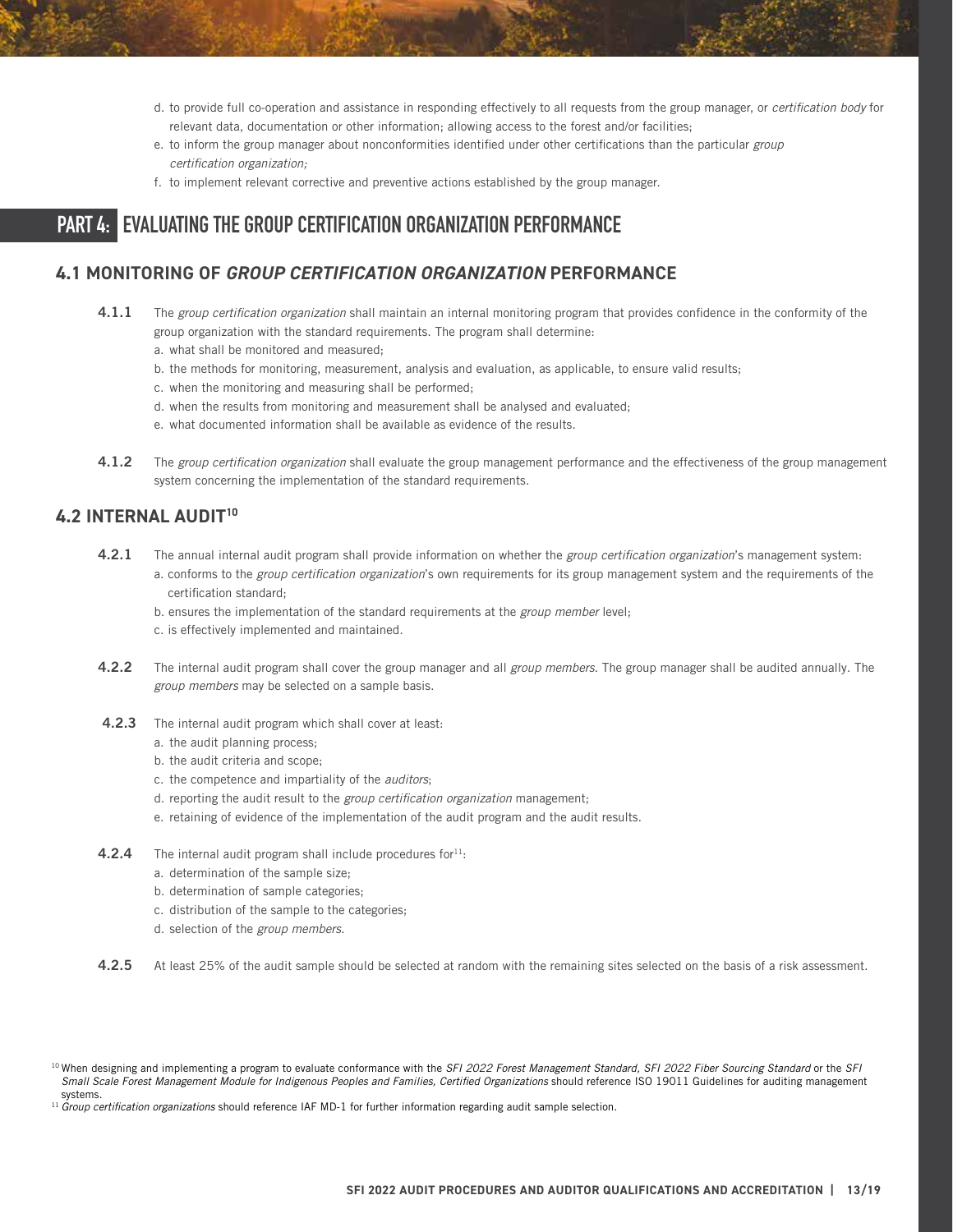#### **4.3 NONCONFORMITY, CORRECTIVE AND PREVENTATIVE ACTION**

- 4.3.1 When a nonconformity occurs, the group manager shall implement corrective action and mitigate the impacts to the extent possible;
- 4.3.2 The group manager shall evaluate the need for preventative action to eliminate the causes of the nonconformity by: a. reviewing the nonconformity;
	- b. determining the causes of the nonconformity;
	- c. determining if similar nonconformities exist, or could potentially occur;
	- d. implement any action needed;
	- e. review the effectiveness of any corrective action taken;
	- f. make changes to the group management system, if necessary.
- **4.3.3** The group manager shall retain documented information as evidence of: a. the nature of the nonconformities and any subsequent actions taken; b. the results of any corrective action.
- 4.3.4 A *group member* who was excluded from a *group certification organization* shall be internally audited by the group manager before they are allowed to re-enter the group certification organization. The internal audit shall not take place sooner than 12 months after the exclusion.

#### **4.4 MANAGEMENT REVIEW AND CONTINUAL IMPROVEMENT**

- 4.4.1 An annual management review shall at least include:
	- a. the status of actions from previous management reviews;
	- b. changes in external and internal issues that are relevant to the group certification organization's management system;
	- c. the status of conformity with the standard, that includes reviewing the results of the internal monitoring program the internal audit and the certification body's evaluations and surveillance;
	- d. information on the *group certification organization'*s performance, including trends in:
		- i. nonconformities and corrective actions;
		- ii. monitoring and measurement results;
		- iii. audit results;
	- e. opportunities for continual improvement.
- 4.4.2 The outputs of the management review shall include decisions related to continual improvement opportunities and any need for changes to the group certification organization's management system.
- 4.4.3 The group certification organization shall retain documented information as evidence of the results of management reviews.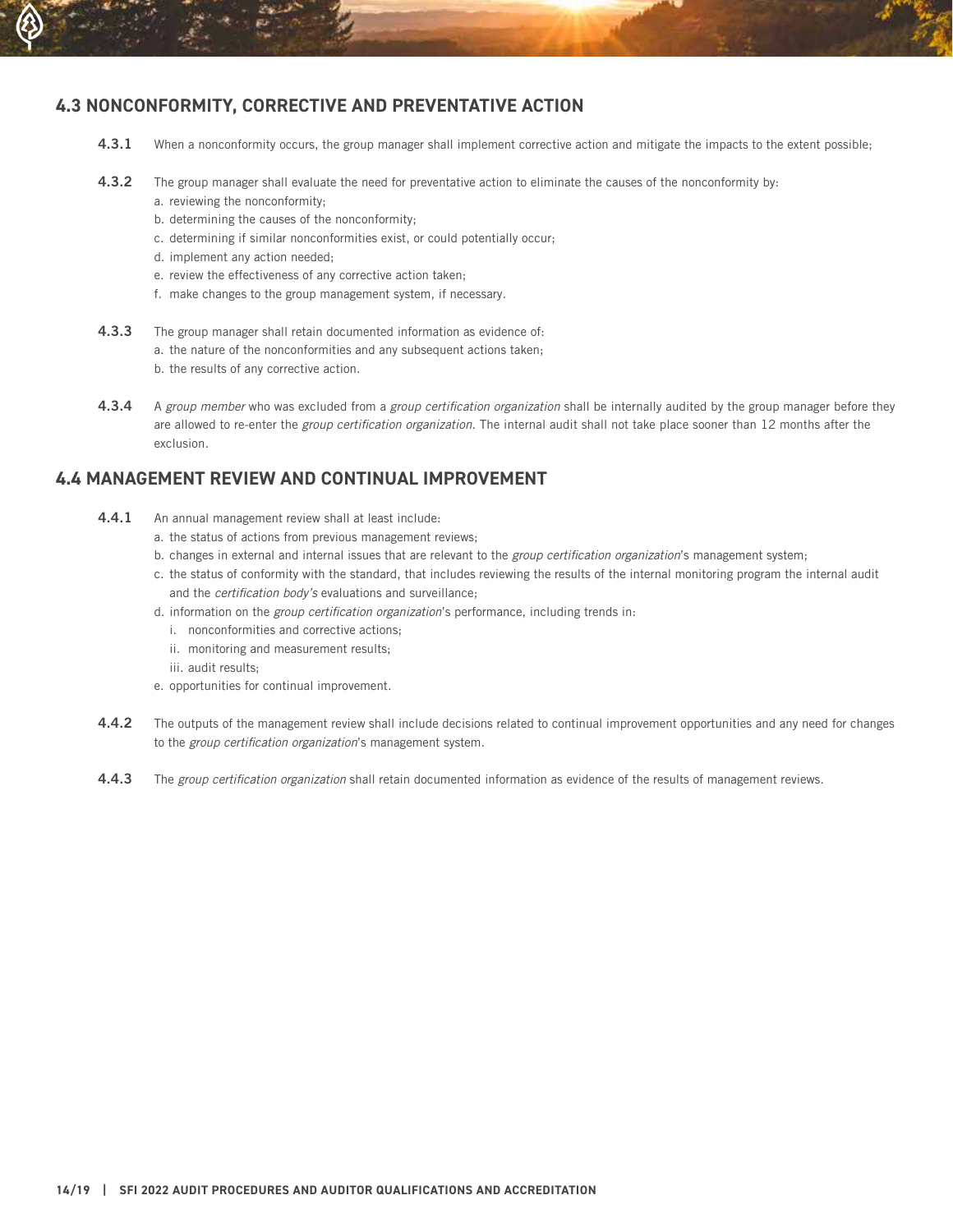## **APPENDIX 3: SFI CERTIFICATE REQUIREMENTS (Informative)**

## **PART 1: CERTIFICATE STATEMENT**

The X company operations or facility has been independently certified by Y, a *certification body* accredited to perform SFI audits that conform to the SFI 2022 XXXXX Standard/Module.

## **PART 2: CERTIFICATE MEANING**

The certificate holder has been independently certified by an certification body accredited to perform audits to the S*FI 2022 Forest Management Standard,* the *SFI 2022 Fiber Sourcing Standard,* the *SFI 2022 Chain-of-Custody Standard* or the SFI 2022 Certified Sourcing Standard, the *SFI*  Small Lands Group Certification Module or the *SFI Small Scale Forest Management Module for Indigenous Peoples and Families* and has received a license from the SFI Office of Label Use and Licensing authorizing use of the *SFI* trademark.

## **PART 3: CERTIFICATE CONTENT**

All *SFI* certificates shall have the following information, at a minimum, on the certificate:

- a. certificate number: The numbering system will have a three-letter abbreviation of the SFI certification body's name, followed by "SFIFM; SFIFS; SFICS, SFICOC, SFISLGCM, or SFISCFMMIPF" followed by the certification body identifier for that organization.
- b. scope of the certification granted including the standard;
- c. for SFI 2022 Chain of-Custody or SFI 2022 Certified Sourcing certificates the certificate shall:
	- i. list whether it is an individual, multi-site or group certificate and
	- ii. the products covered by the certificate
- d. date of issuing or renewing certificate and the expiry date. The issue date on a certificate shall not be before the date of the certification decision.
- e. where the certificate includes an appendix to the certificate, the certificate shall include a reference to the appendix, and the appendix shall be considered as part of the certificate and be provided whenever the certificate is requested.
- f. The SFI off-product logo trademark (see below) must be placed on the certificate.



g. The symbol of the accreditation body (ANAB or SCC) for the certification body conducting the certification must be placed on the certificate.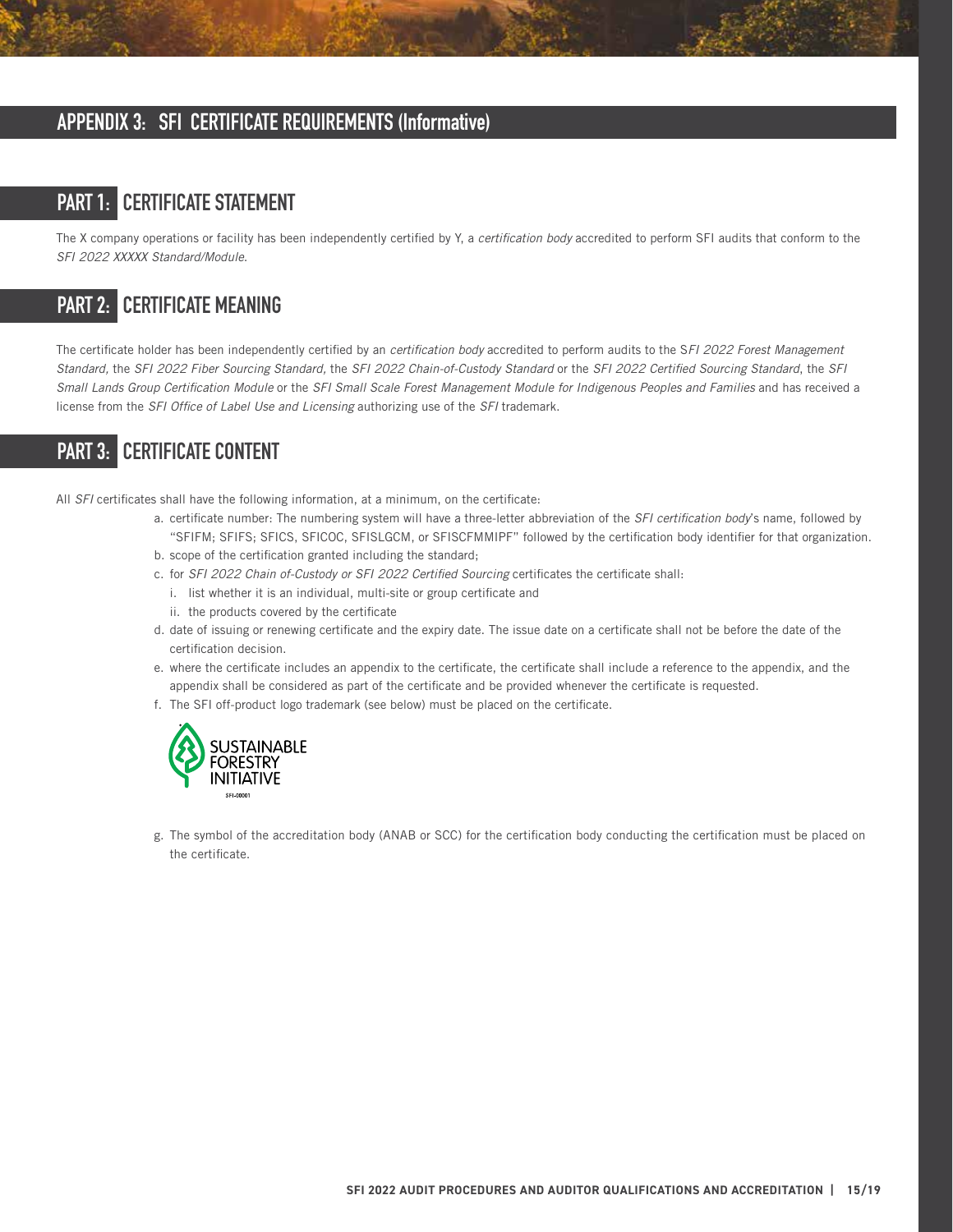## **APPENDIX 4: USE OF REMOTE AUDITING TECHNIQUES FOR SFI AUDITS (Informative)**

## **PART 1: INTRODUCTION**

Advances in technology, coupled with improved *certification body* and *Certified Organization* processes, provide the means to improve on the effectiveness of traditional audit methodologies. This appendix discusses how Certified Organizations and certification bodies can conduct audits of the SFI 2022 Forest Management Standard, SFI 2022 Fiber Sourcing Standard, SFI 2022 Chain-of-Custody, SFI 2022 Certified Sourcing Standard or SFI Modules using remote audit techniques to complement traditional audit techniques.

Remote audits using information and communications technology<sup>12</sup> (ICT) provide *certification bodies* the means to conduct rigorous and credible audits of Certified Organization's processes and their conformance with SFI standards requirements. Remote audits also allow certification bodies to optimize audit effectiveness and efficiency, while supporting and maintaining the integrity of the audit process.

## **PART 2: . OBJECTIVE FOR REMOTE AUDITING**

The objective of a remote audit is to determine the required level of confidence in some, or all, of a Certified Organization's processes by direct observations using ICT. Audits using ICT provide the opportunity for increased efficiency, increased safety, inclusion of Certified Organization personnel who may not be easily interviewed, and avoidance of travel restrictions.

## **PART 3: . PRECONDITIONS FOR REMOTE AUDITS**

The use of ICT for remote audits by *certification bodies* should be by mutual agreement with the *Certified Organization*. Examples of the use of ICT during audits may include:

- i. meetings via teleconference, including audio, video, and data sharing;
- ii. verification of evidence by means of remote access, either synchronously (in real time) or asynchronously (when applicable);
- iii. recording of information and evidence by electronic means; and
- iv. providing audio/visual access to remote locations or personnel or potentially hazardous locations (e.g., drones, cameras, etc.).

The *certification body* should identify and document all risks associated with ICT that may impact audit effectiveness, including the selection of the technologies, and how they are used. This review should ensure that the Certified Organization has the necessary infrastructure to support the use of ICT and is a viable candidate for remote audit.

Where a Certified Organization demonstrates a history of conformance at the system implementation level (or for the locations being assessed), audits using ICT may be considered for use when one of more of the following applies:

- i. Travel to a Certified Organization's location(s) is not possible (i.e., for safety reasons, travel restrictions, etc.).
- ii. The *certification body* determines a low level of risk when conducting the audit remotely.
- iii. The number of sites to be assessed is difficult for the *certification body* to completely fulfill within the required timeline.
- iv. The Certified Organization has a centrally controlled management system where evidence (records, data, etc.) can be accessed remotely.
- v. The situation requires the audit team to conduct a follow-up audit otherwise not achievable within a short timeline.
- vi. For Certified Organizations with an *SFI 2022 Forest Management Standard* or an *SFI 2022 Fiber Sourcing* certificate, the surveillance audit can be conducted remotely using ICT where:
	- a. the certification body can justify that the audit techniques used deliver sufficient confidence in the Certified Organization's compliance with the standard(s) requirements; and
	- b. no nonconformity was raised during the previous initial, surveillance or recertification audit, or the corrective action for the nonconformity can be clearly verified by other audit techniques.

Similarly, for *SFI 2022 Chain-of-Custody Standard* or SFI 2022 Certified Sourcing Standard audits, ICT may be considered for use if the Certified Organization's supply chain does not include high risk sources of fiber.

<sup>&</sup>lt;sup>12</sup> Information and Communications Technology (ICT) is the use of technology for gathering, storing, retrieving, processing, analyzing, and transmitting information. It includes software and hardware such as smartphones, handheld devices, laptop computers, desktop computers, drones, video cameras, wearable technology, artificial intelligence, and others. The use of ICT may be appropriate for auditing both locally and remotely. (IAF MD 4:2018 – IAF MD for the Use of ICT for Auditing/Assessment Purposes)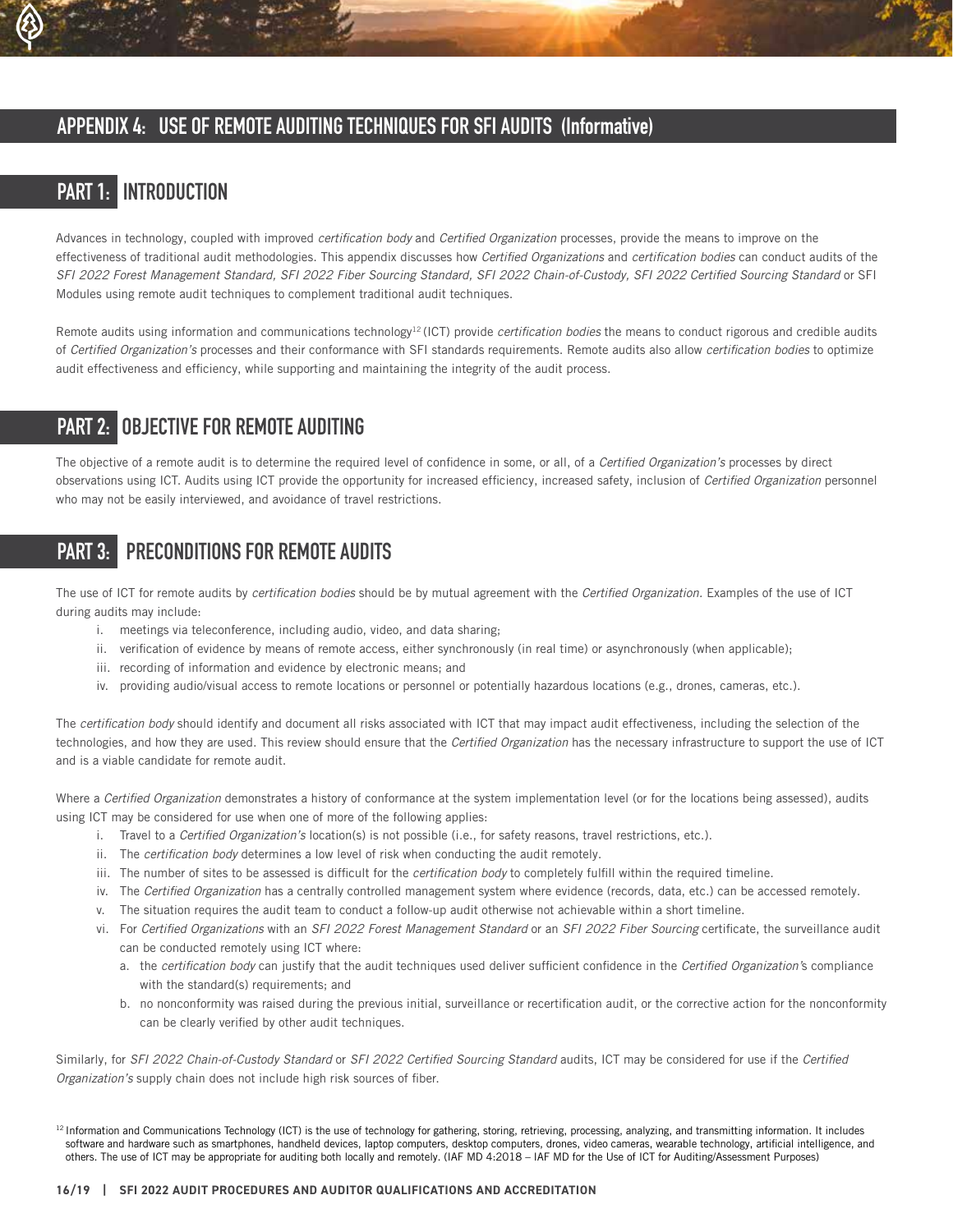## **PART 4: . PLANNING AND SCHEDULING REMOTE AUDITS**

The certification body should define criteria for determining when it is appropriate to perform part, or all, of an audit remotely. Criteria to consider include identification of the standard requirements appropriate for remote audit using ICT, and the eligibility of the Certified Organization for remote assessment (e.g., availability of records in electronic format, suitable internet connectivity, teleconferencing platforms, etc.).

When planning an audit using ICT, the Certified Organization and the certification body should:

- i. define the scope of the audit;
- ii. identify the records and documentation to be available during the audit;
- iii. identify the activities, sites/facilities, information, and personnel to be audited;
- iv. identify dates/times for conducting the audit; and
- v. test the ICT to be used for the remote audit, including the adequacy of internet or Wi-Fi connections.

Where the planning process identifies audit risks or opportunities, the audit plan should define how and to what extent ICT can be used for remote audit purposes to optimize audit effectiveness and efficiency while maintaining the integrity of the audit process. When ICT is used, it contributes to the total audit time, as additional planning may be necessary which may impact audit duration.

For Certified Organizations with an *SFI 2022 Forest Management Standard* or an *SFI 2022 Fiber Sourcing Standard* certificate, the surveillance and remote audits using ICT techniques may be considered, where:

- i. the certification body can justify that the audit techniques used deliver sufficient confidence in the Certified Organization's conformance with the standard(s) requirements; and
- ii. no nonconformity was raised during the previous initial, surveillance or recertification audit or the corrective action for the nonconformity can be clearly verified by other audit techniques.

Certified Organizations with an *SFI 2022 Chain-of-Custody Standard* and/or an SFI 2022 Certified Sourcing Standard certificate that can demonstrate they have not sold any materials with an *SFI* claim since their last audit can ask to have the surveillance audit waived.

## **PART 5: . CONDUCTING REMOTE AUDITS**

Conduct of the remote audit should follow normal audit plans and processes. Audits should include a summary of the events of the day(s), issues of concern, clarification of issues, nonconformances, and expectations.

## **PART 6: . POST AUDIT ACTIVITIES — REMOTE AUDITS**

Findings (nonconformances, corrective actions, opportunities for improvement, etc.) need to be drafted by the audit team members and shared with the Certified Organization in a timely manner for acknowledgement, prior to closure of nonconformances.

The processing of nonconformances, and the continuing approval of certification, should follow the same processes that are utilized for onsite audits. Audit reports and related records should indicate the extent to which ICT has been used in carrying out the audit and the effectiveness of ICT in achieving the audit objectives.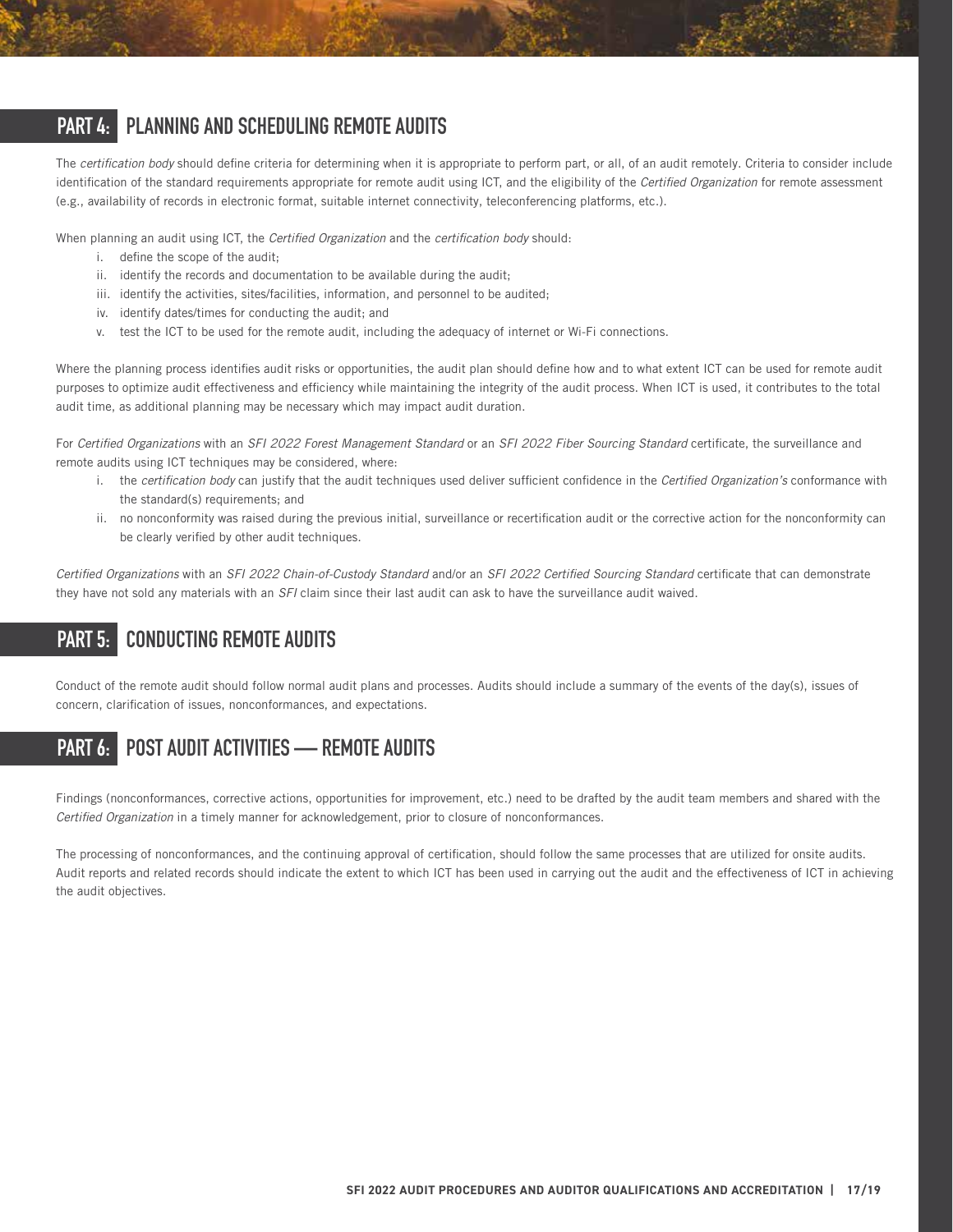## **APPENDIX 5: TRANSITION TO THE SFI 2022 STANDARDS AND RULES (Normative)**

The *SFI 2022 Standard and Rules* replace the SFI 2015-2021 Standards, which is the current standard implemented by Certified Organizations. The SFI 2015-2021 Standards will remain valid until the completion of the SFI 2022 transition period.

SFI Inc. developed the *SFI 2022 Standard and Rules* but does not conduct auditing and certification. All certification, recertification, and surveillance audits to the *SFI 2022 Standard and Rules* shall be conducted by certification bodies accredited by the ANSI National Accreditation Board (ANAB) or the Standards Council of Canada (SCC) to complete certification to the *SFI 2022 Standard and Rules*.

Changes adopted by the *SFI Inc.* Board of Directors to the *SFI 2022 Standards and Rules* shall be incorporated into a Certified Organization's policies, plans, and management activities within one year of adoption and publication. Similarly, changes to certification procedures and qualifications for certification bodies shall be accomplished within one year of adoption and publication.

Accredited *certification bodies* are required to maintain audit processes consistent with the requirements of the International Organization for Standardization (ISO) 17021:2015 conformity assessment — requirements for bodies providing audit and certification of management systems; and conduct audits in accordance with the principles of auditing contained in the ISO 19011:2018 Guidelines for Quality and/or Environmental Management Systems Auditing.

ANAB and SCC-accredited certification to the *SFI 2022 Standards and Rules* shall not be granted until they are published as standards.

#### **TRANSITION PLANS**

The SFI 2015-2021 certified organization shall prepare a transition plan outlining how it will implement the *SFI 2022 Standards and Rules* requirements before the 2022 audit. This transition plan will be subject to audit during both recertification and surveillance audits during 2022 and 2023.

The accredited certification body shall prepare a transition plan outlining how it will conform and implement the *SFI 2022 Standards and Rules* requirements including transition of certified organizations. Transition plan will include at a minimum, timelines for certification body transition, transition of SFI 2015-2021 certified organizations, SFI 2022 competence, and issuance of a SFI 2022 certificate.

#### **INITIAL CERTIFICATION**

Initial certification audits in 2022 shall be conducted against the *SFI 2022 Standards and Rules*.

#### **RECERTIFICATION AND SURVEILLANCE AUDITS IN 2022**

Certified Organizations have until December 31, 2022, to implement all new and revised requirements in the *SFI 2022 Standards and Rules*. Certified Organizations shall demonstrate conformance to the new requirements at their first surveillance audit following the implementation period.

It is the Certified Organization's responsibility to work with the certification body to establish an audit schedule that meets the requirements *SFI 2022 Standards and Rules* transition requirements outlined in Section 10 - SFI Audit Procedures and Auditor Qualifications and Accreditation.

After December 31, 2022, all audits shall be conducted against the *SFI 2022 Standards and Rules*.

#### **RECERTIFICATION AUDITS**

After March 31, 2022, all recertification audits shall be conducted against the *SFI 2022 Standards and Rules*. For recertification audits against the SFI 2022 Forest Management Standard, the *SFI 2022 Fiber Sourcing Standard,* the *SFI 2022 Chain of Custody Standard, and* the SFI 2022 Certified *Sourcing Standard*, minor nonconformities against new requirements in the standards shall be reported but will not adversely affect recertification until after December 31, 2022. Prior to recertification, major nonconformities must be closed, and a corrective action plan accepted by the *certification body* for minor nonconformities.

Certification bodies shall be clear in their audit reports to certified organizations and in their public audit summaries that nonconformities against new SFI 2022 requirements are reported to assist the certified organization with implementation of the new requirements introduced in the *SFI 2022 Standards and Rules*, and that the certified organizations are required to close these nonconformities by December 31, 2022.